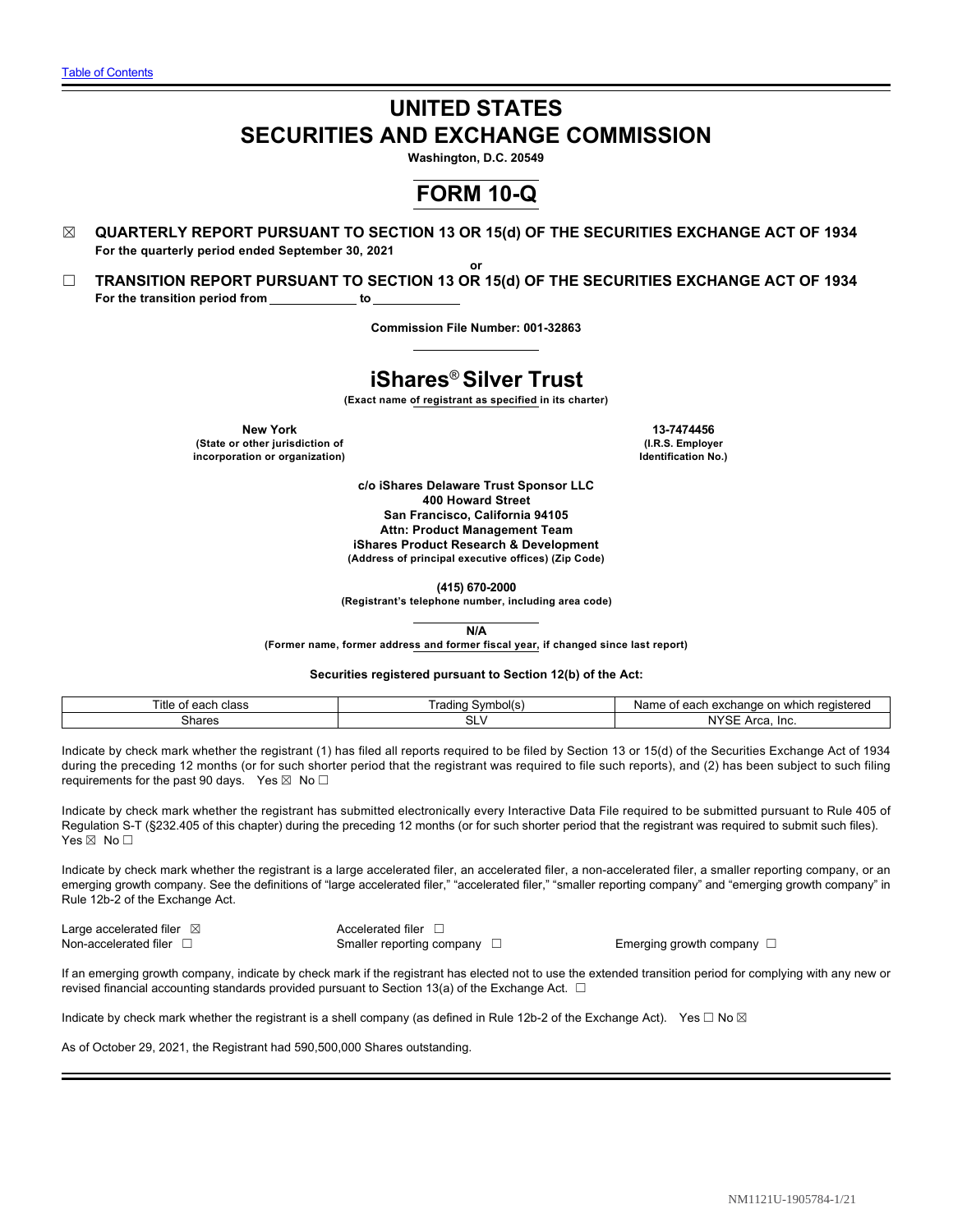## <span id="page-1-0"></span>**Table of Contents**

|                   | <b>PART I - FINANCIAL INFORMATION</b>                                                                    | Page            |
|-------------------|----------------------------------------------------------------------------------------------------------|-----------------|
| Item 1.           | <b>Financial Statements (Unaudited)</b>                                                                  | 1               |
|                   | Statements of Assets and Liabilities at September 30, 2021 and December 31, 2020                         | <u>1</u>        |
|                   | Statements of Operations for the three and nine months ended September 30, 2021 and 2020                 | $\overline{2}$  |
|                   | Statements of Changes in Net Assets for the three, six and nine months ended September 30, 2021 and 2020 | $\overline{3}$  |
|                   | Statements of Cash Flows for the nine months ended September 30, 2021 and 2020                           | $\overline{5}$  |
|                   | Schedules of Investments at September 30, 2021 and December 31, 2020                                     | $\underline{6}$ |
|                   | <b>Notes to Financial Statements</b>                                                                     | Z               |
| Item 2.           | Management's Discussion and Analysis of Financial Condition and Results of Operations                    | 11              |
| Item 3.           | <b>Quantitative and Qualitative Disclosures About Market Risk</b>                                        | 12              |
| Item 4.           | <b>Controls and Procedures</b>                                                                           | 12              |
|                   | PART II - OTHER INFORMATION                                                                              |                 |
| Item 1.           | <b>Legal Proceedings</b>                                                                                 | <u>13</u>       |
| Item 1A.          | <b>Risk Factors</b>                                                                                      | 13              |
| Item 2.           | Unregistered Sales of Equity Securities and Use of Proceeds                                              | 13              |
| Item 3.           | <b>Defaults Upon Senior Securities</b>                                                                   | 13              |
| Item 4.           | <b>Mine Safety Disclosures</b>                                                                           | 13              |
| Item 5.           | <b>Other Information</b>                                                                                 | 13              |
| Item 6.           | <b>Exhibits</b>                                                                                          | 14              |
| <b>SIGNATURES</b> |                                                                                                          | 15              |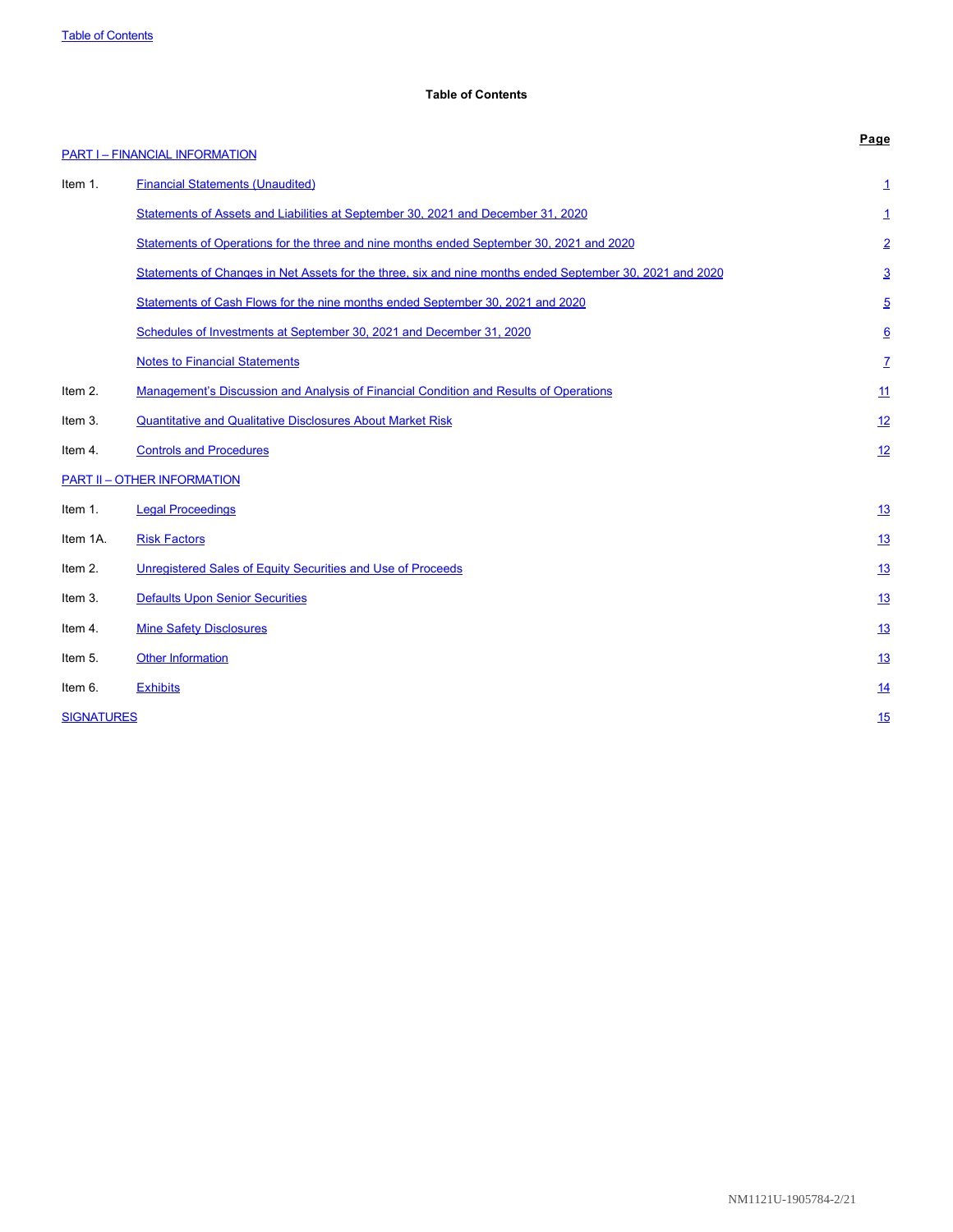## **Item 1. Financial Statements**

## <span id="page-2-0"></span>**iShares**® **Silver Trust Statements of Assets and Liabilities (Unaudited)** At September 30, 2021 and December 31, 2020

|                                                            | September 30,<br>2021 |    | December 31,<br>2020 |
|------------------------------------------------------------|-----------------------|----|----------------------|
| <b>Assets</b>                                              |                       |    |                      |
| Investment in silver bullion, at fair value <sup>(a)</sup> | \$<br>11,826,671,719  | S. | 14,797,590,146       |
| <b>Total Assets</b>                                        | 11,826,671,719        |    | 14,797,590,146       |
|                                                            |                       |    |                      |
| <b>Liabilities</b>                                         |                       |    |                      |
| Sponsor's fees payable                                     | 5,255,141             |    | 5,797,426            |
| <b>Total Liabilities</b>                                   | 5,255,141             |    | 5,797,426            |
|                                                            |                       |    |                      |
| Commitments and contingent liabilities (Note 6)            |                       |    |                      |
|                                                            |                       |    |                      |
| <b>Net Assets</b>                                          | 11,821,416,578        |    | 14,791,792,720       |
|                                                            |                       |    |                      |
| Shares issued and outstanding $(b)$                        | 593,150,000           |    | 600,950,000          |
| Net asset value per Share (Note 2C)                        | \$<br>19.93           | \$ | 24.61                |

 $(a)$  Cost of investment in silver bullion: \$11,662,861,853 and \$10,472,474,303, respectively.

(b) No par value, unlimited amount authorized.

*See notes to financial statements.*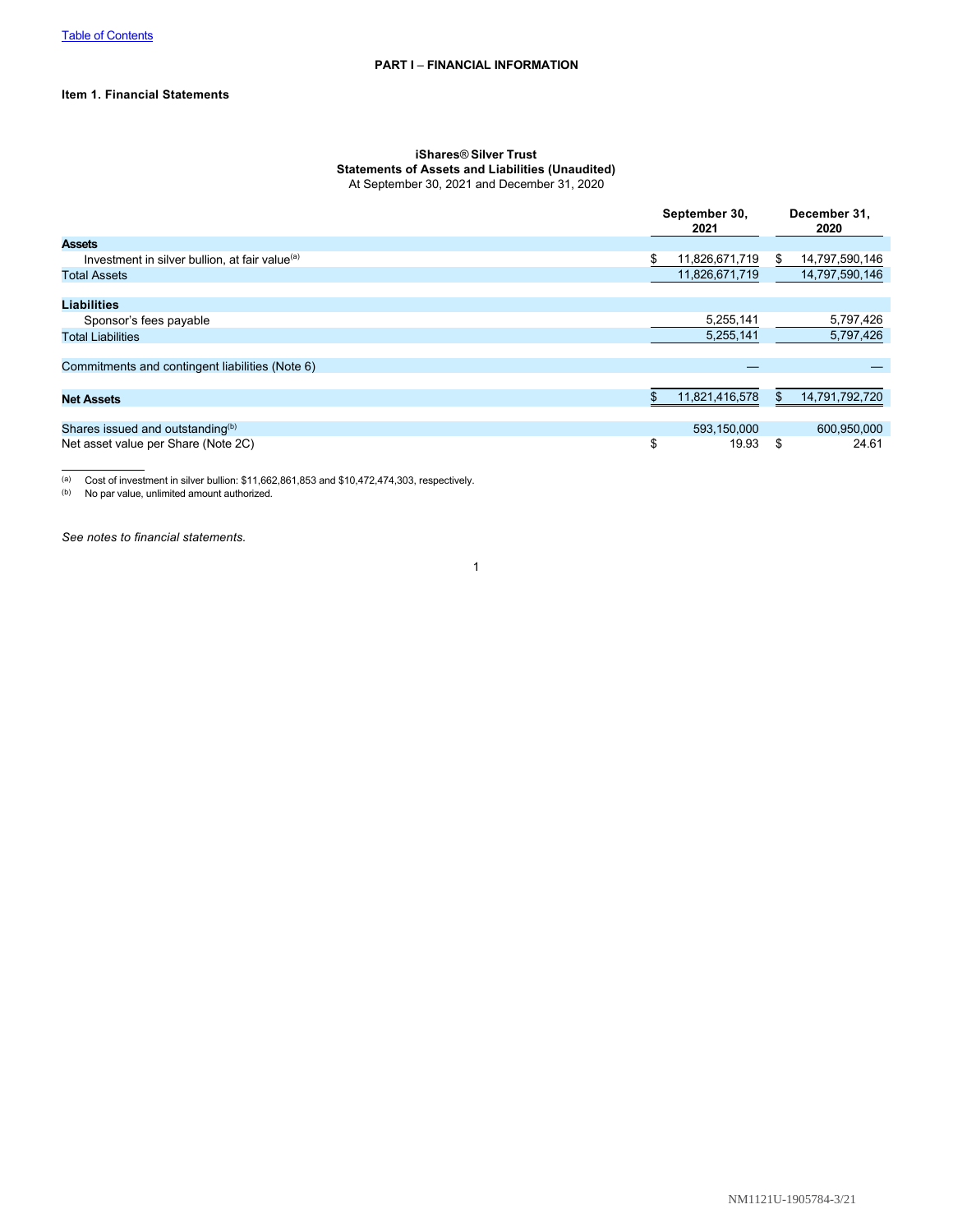## <span id="page-3-0"></span>**iShares**® **Silver Trust Statements of Operations (Unaudited)** For the three and nine months ended September 30, 2021 and 2020

|                                                                 | <b>Three Months Ended</b><br>September 30. |                     | <b>Nine Months Ended</b><br>September 30. |     |                     |    |                 |
|-----------------------------------------------------------------|--------------------------------------------|---------------------|-------------------------------------------|-----|---------------------|----|-----------------|
|                                                                 |                                            | 2021                | 2020                                      |     | 2021                |    | 2020            |
| <b>Expenses</b>                                                 |                                            |                     |                                           |     |                     |    |                 |
| Sponsor's fees                                                  |                                            | 16,965,965          | \$<br>16,902,576                          | \$. | 55, 193, 115        | \$ | 33,532,919      |
| <b>Total expenses</b>                                           |                                            | 16,965,965          | 16.902.576                                |     | 55,193,115          |    | 33,532,919      |
| Net investment loss                                             |                                            | (16,965,965)        | (16,902,576)                              |     | (55, 193, 115)      |    | (33,532,919)    |
| <b>Net Realized and Unrealized Gain (Loss)</b>                  |                                            |                     |                                           |     |                     |    |                 |
| Net realized gain (loss) from:                                  |                                            |                     |                                           |     |                     |    |                 |
| Silver bullion sold to pay expenses                             |                                            | 2.908.981           | 4.011.930                                 |     | 12.102.742          |    | 3,503,331       |
| Silver bullion distributed for the redemption of Shares         |                                            | 129,454,893         | 646,100,731                               |     | 1,267,020,131       |    | 625,895,752     |
| Net realized gain                                               |                                            | 132,363,874         | 650,112,661                               |     | 1,279,122,873       |    | 629,399,083     |
| Net change in unrealized appreciation/depreciation              |                                            | (2,458,121,261)     | 2.589.764.531                             |     | (4, 161, 305, 977)  |    | 2,853,247,014   |
| Net realized and unrealized gain (loss)                         |                                            | (2,325,757,387)     | 3,239,877,192                             |     | (2,882,183,104)     |    | 3,482,646,097   |
| Net increase (decrease) in net assets resulting from operations |                                            | $$$ (2,342,723,352) | \$3,222,974,616                           |     | $$$ (2,937,376,219) |    | \$3,449,113,178 |
| Net increase (decrease) in net assets per Share <sup>(a)</sup>  |                                            | (3.94)              | 5.42                                      |     | (4.76)              |    | 7.08            |

(a) Net increase (decrease) in net assets per Share based on average shares outstanding during the period.

*See notes to financial statements.*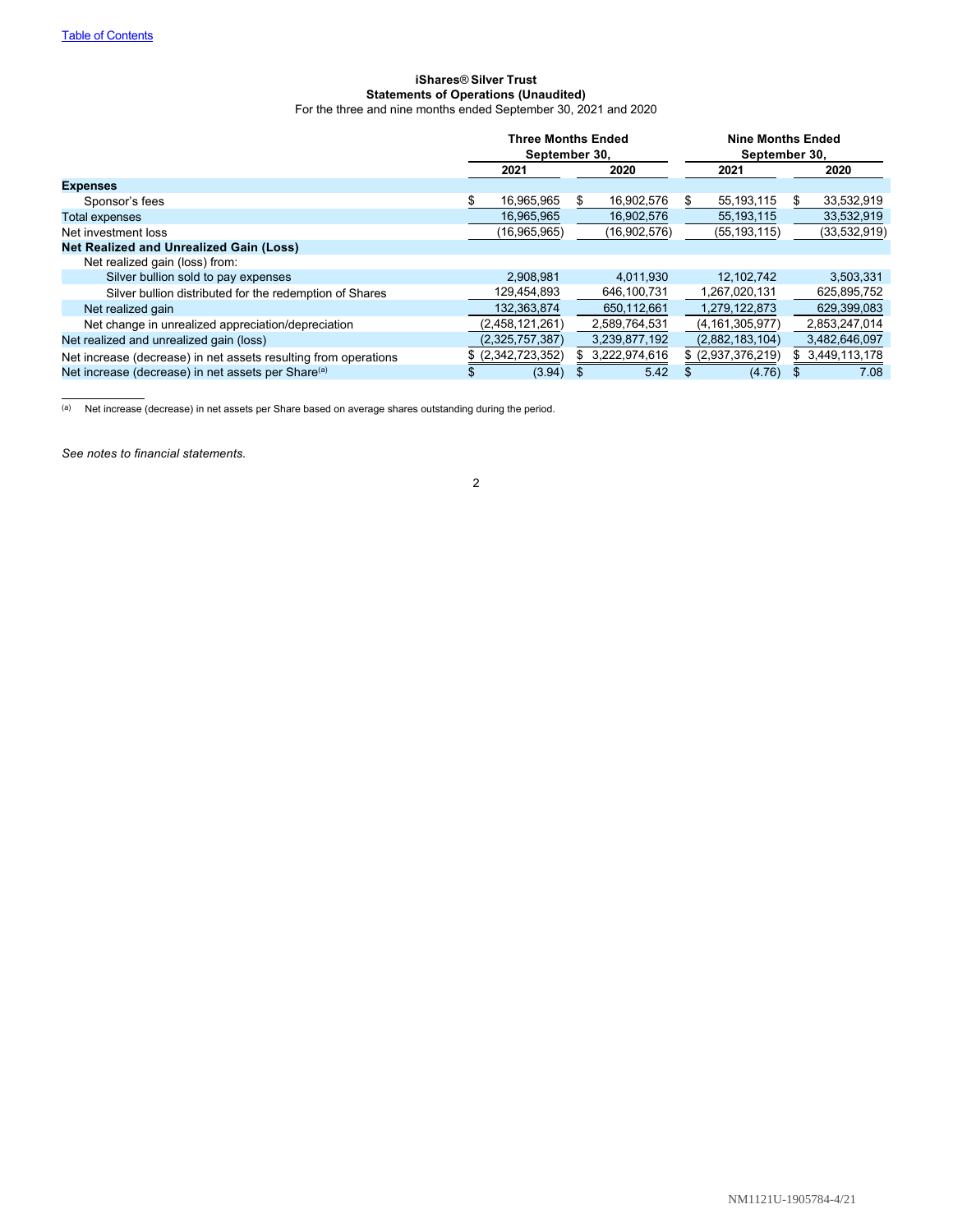## <span id="page-4-0"></span>**iShares**® **Silver Trust Statements of Changes in Net Assets (Unaudited)** For the three, six and nine months ended September 30, 2021

|                                                            | <b>Nine Months Ended</b><br>September 30, 2021 |
|------------------------------------------------------------|------------------------------------------------|
| Net Assets at December 31, 2020                            | \$<br>14,791,792,720                           |
| <b>Operations:</b>                                         |                                                |
| Net investment loss                                        | (19, 286, 631)                                 |
| Net realized gain                                          | 893,758,572                                    |
| Net change in unrealized appreciation/depreciation         | (2,459,779,533)                                |
| Net decrease in net assets resulting from operations       | (1,585,307,592)                                |
| <b>Capital Share Transactions:</b>                         |                                                |
| <b>Contributions for Shares issued</b>                     | 4,468,670,836                                  |
| Distributions for Shares redeemed                          | (3,878,623,508)                                |
| Net increase in net assets from capital share transactions | 590,047,328                                    |
| Decrease in net assets                                     | (995, 260, 264)                                |
|                                                            |                                                |
| Net Assets at March 31, 2021                               | \$<br>13,796,532,456                           |
| <b>Operations:</b>                                         |                                                |
| Net investment loss                                        | (18,940,519)                                   |
| Net realized gain                                          | 253,000,427                                    |
| Net change in unrealized appreciation/depreciation         | 756,594,817                                    |
| Net increase in net assets resulting from operations       | 990,654,725                                    |
| <b>Capital Share Transactions:</b>                         |                                                |
| <b>Contributions for Shares issued</b>                     | 765,794,167                                    |
| Distributions for Shares redeemed                          | (1, 177, 999, 610)                             |
| Net decrease in net assets from capital share transactions | (412, 205, 443)                                |
| Increase in net assets                                     | 578,449,282                                    |
| Net Assets at June 30, 2021                                | \$<br>14,374,981,738                           |
| <b>Operations:</b>                                         |                                                |
| Net investment loss                                        | (16,965,965)                                   |
| Net realized gain                                          | 132,363,874                                    |
| Net change in unrealized appreciation/depreciation         | (2,458,121,261)                                |
| Net decrease in net assets resulting from operations       | (2,342,723,352)                                |
| <b>Capital Share Transactions:</b>                         |                                                |
| <b>Contributions for Shares issued</b>                     | 812,228,871                                    |
| Distributions for Shares redeemed                          | (1,023,070,679)                                |
| Net decrease in net assets from capital share transactions | (210, 841, 808)                                |
| Decrease in net assets                                     | (2,553,565,160)                                |
|                                                            | \$<br>11,821,416,578                           |
| Net Assets at September 30, 2021                           |                                                |
| Shares issued and redeemed                                 |                                                |
| Shares issued                                              | 243,900,000                                    |
| Shares redeemed                                            | (251,700,000)                                  |
| Net decrease in Shares issued and outstanding              | (7,800,000)                                    |

*See notes to financial statements.*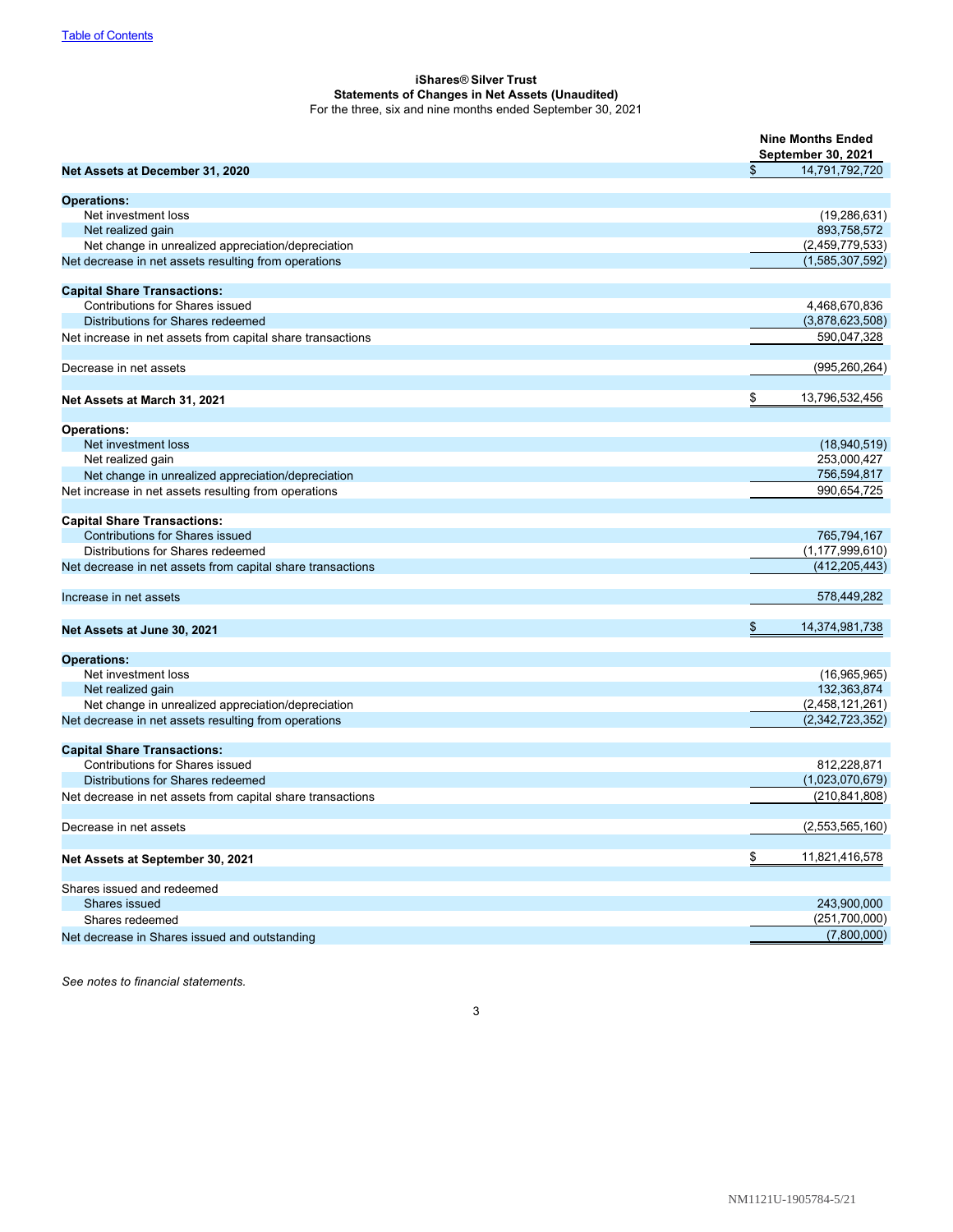#### **iShares**® **Silver Trust Statements of Changes in Net Assets (Unaudited)** For the three, six and nine months ended September 30, 2020

|                                                            | <b>Nine Months Ended</b><br><b>September 30, 2020</b> |
|------------------------------------------------------------|-------------------------------------------------------|
| Net Assets at December 31, 2019                            | \$<br>6,540,758,565                                   |
|                                                            |                                                       |
| <b>Operations:</b><br>Net investment loss                  | (7,676,949)                                           |
| Net realized loss                                          | (9,570,709)                                           |
| Net change in unrealized appreciation/depreciation         | (1,423,211,664)                                       |
| Net decrease in net assets resulting from operations       | (1,440,459,322)                                       |
| <b>Capital Share Transactions:</b>                         |                                                       |
| <b>Contributions for Shares issued</b>                     | 889,817,438                                           |
| Distributions for Shares redeemed                          | (484, 999, 588)                                       |
| Net increase in net assets from capital share transactions | 404,817,850                                           |
|                                                            |                                                       |
| Decrease in net assets                                     | (1,035,641,472)                                       |
| Net Assets at March 31, 2020                               | \$<br>5,505,117,093                                   |
| <b>Operations:</b>                                         |                                                       |
| Net investment loss                                        | (8,953,394)                                           |
| Net realized loss                                          | (11, 142, 869)                                        |
| Net change in unrealized appreciation/depreciation         | 1,686,694,147                                         |
| Net increase in net assets resulting from operations       | 1,666,597,884                                         |
| <b>Capital Share Transactions:</b>                         |                                                       |
| <b>Contributions for Shares issued</b>                     | 1,962,530,775                                         |
| Distributions for Shares redeemed                          | (250, 788, 865)                                       |
| Net increase in net assets from capital share transactions | 1,711,741,910                                         |
| Increase in net assets                                     | 3,378,339,794                                         |
| Net Assets at June 30, 2020                                | \$<br>8,883,456,887                                   |
| <b>Operations:</b>                                         |                                                       |
| Net investment loss                                        | (16,902,576)                                          |
| Net realized gain                                          | 650,112,661                                           |
| Net change in unrealized appreciation/depreciation         | 2,589,764,531                                         |
| Net increase in net assets resulting from operations       | 3,222,974,616                                         |
| <b>Capital Share Transactions:</b>                         |                                                       |
| <b>Contributions for Shares issued</b>                     | 2,950,693,999                                         |
| Distributions for Shares redeemed                          | (2,035,281,500)                                       |
| Net increase in net assets from capital share transactions | 915,412,499                                           |
| Increase in net assets                                     | 4,138,387,115                                         |
| Net Assets at September 30, 2020                           | \$<br>13,021,844,002                                  |
| Shares issued and redeemed                                 |                                                       |
| Shares issued                                              | 333,100,000                                           |
| Shares redeemed                                            | (131, 350, 000)                                       |
|                                                            | 201,750,000                                           |
| Net increase in Shares issued and outstanding              |                                                       |

*See notes to financial statements.*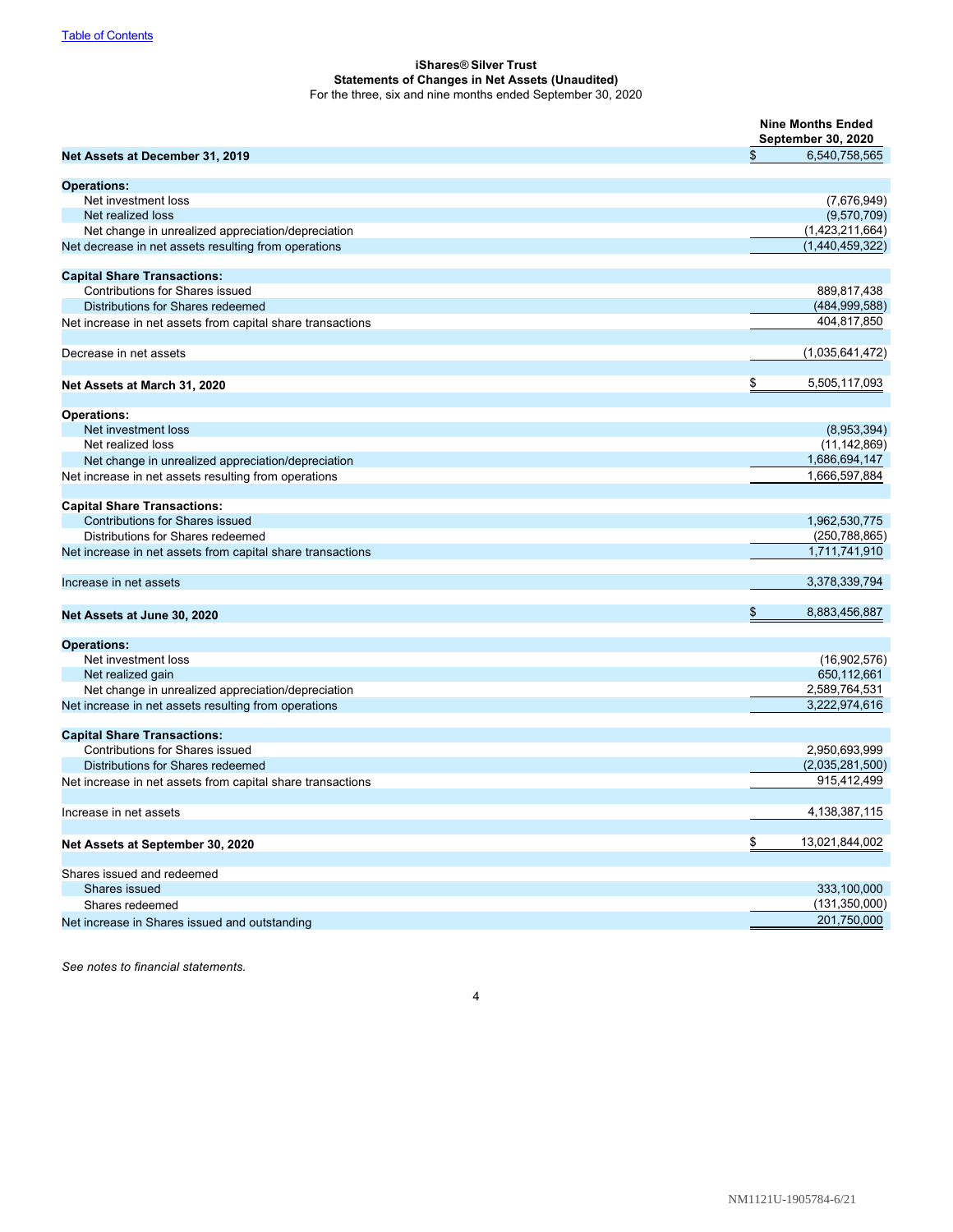## <span id="page-6-0"></span>**iShares**® **Silver Trust Statements of Cash Flows (Unaudited)** For the nine months ended September 30, 2021 and 2020

|                                                                                                                                                     |    | <b>Nine Months Ended</b><br>September 30, |    |                 |
|-----------------------------------------------------------------------------------------------------------------------------------------------------|----|-------------------------------------------|----|-----------------|
|                                                                                                                                                     |    | 2021                                      |    | 2020            |
| <b>Cash Flows from Operating Activities</b>                                                                                                         |    |                                           |    |                 |
| Proceeds from silver bullion sold to pay expenses                                                                                                   | \$ | 55,735,400                                | S  | 30,247,526      |
| Expenses - Sponsor's fees paid                                                                                                                      |    | (55, 735, 400)                            |    | (30, 247, 526)  |
| Net cash provided by operating activities                                                                                                           |    |                                           |    |                 |
| Increase (decrease) in cash                                                                                                                         |    |                                           |    |                 |
| Cash, beginning of period                                                                                                                           |    |                                           |    |                 |
| Cash, end of period                                                                                                                                 | \$ |                                           |    |                 |
| Reconciliation of Net Increase (Decrease) in Net Assets Resulting from Operations to Net Cash<br><b>Provided by (Used in) Operating Activities</b>  |    |                                           |    |                 |
| Net increase (decrease) in net assets resulting from operations                                                                                     | \$ | $(2,937,376,219)$ \$                      |    | 3,449,113,178   |
| Adjustments to reconcile net increase (decrease) in net assets resulting from operations to net cash<br>provided by (used in) operating activities: |    |                                           |    |                 |
| Proceeds from silver bullion sold to pay expenses                                                                                                   |    | 55,735,400                                |    | 30,247,526      |
| Net realized (gain) loss                                                                                                                            |    | (1,279,122,873)                           |    | (629, 399, 083) |
| Net change in unrealized appreciation/depreciation                                                                                                  |    | 4,161,305,977                             |    | (2,853,247,014) |
| Change in operating assets and liabilities:                                                                                                         |    |                                           |    |                 |
| Sponsor's fees payable                                                                                                                              |    | (542, 285)                                |    | 3,285,393       |
| Net cash provided by (used in) operating activities                                                                                                 |    |                                           |    |                 |
| Supplemental disclosure of non-cash information:                                                                                                    |    |                                           |    |                 |
| Silver bullion contributed for Shares issued                                                                                                        | \$ | 6,046,693,874                             | \$ | 5,803,042,212   |
| Silver bullion distributed for Shares redeemed                                                                                                      | S  | $(6,079,693,797)$ \$                      |    | (2,771,069,953) |

*See notes to financial statements.*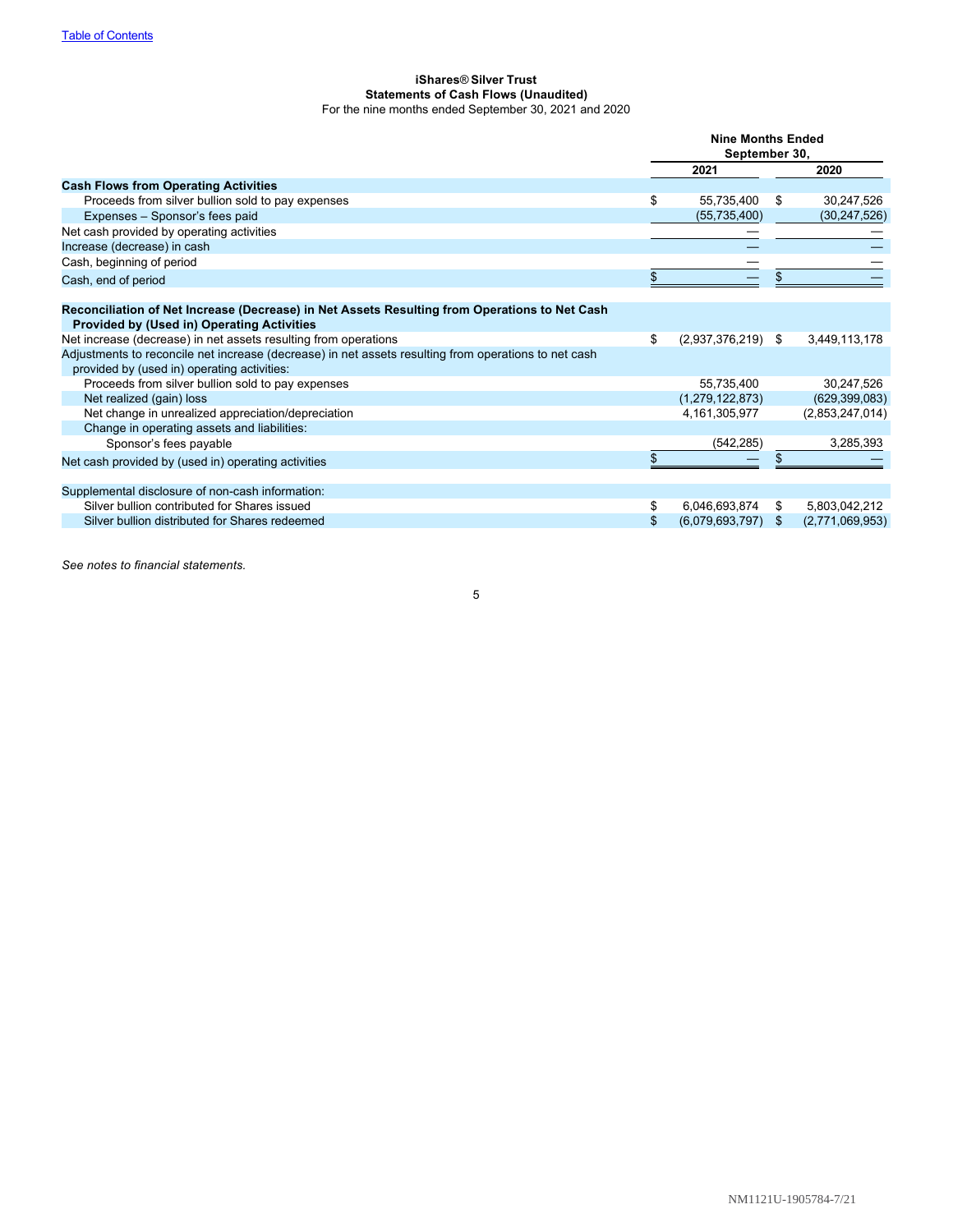## **iShares**® **Silver Trust Schedules of Investments (Unaudited)** At September 30, 2021 and December 31, 2020

## <span id="page-7-0"></span>**September 30, 2021**

| <b>Description</b>            | <b>Ounces</b>     | Cost                 | <b>Fair Value</b>    |
|-------------------------------|-------------------|----------------------|----------------------|
| Silver bullion                | 549,438,872       | \$<br>11,662,861,853 | \$<br>11,826,671,719 |
|                               |                   |                      |                      |
| Total Investments - 100.04%   |                   |                      | 11,826,671,719       |
| Less Liabilities $- (0.04)\%$ |                   |                      | (5,255,141)          |
| Net Assets - 100.00%          |                   |                      | 11,821,416,578       |
|                               | December 31, 2020 |                      |                      |
| <b>Description</b>            | <b>Ounces</b>     | Cost                 | <b>Fair Value</b>    |
| Silver bullion                | 558,715,882       | \$<br>10,472,474,303 | \$<br>14,797,590,146 |
|                               |                   |                      |                      |
| Total Investments - 100.04%   |                   |                      | 14,797,590,146       |
| Less Liabilities $- (0.04)\%$ |                   |                      | (5,797,426)          |
| Net Assets - 100.00%          |                   |                      | 14,791,792,720       |

*See notes to financial statements.*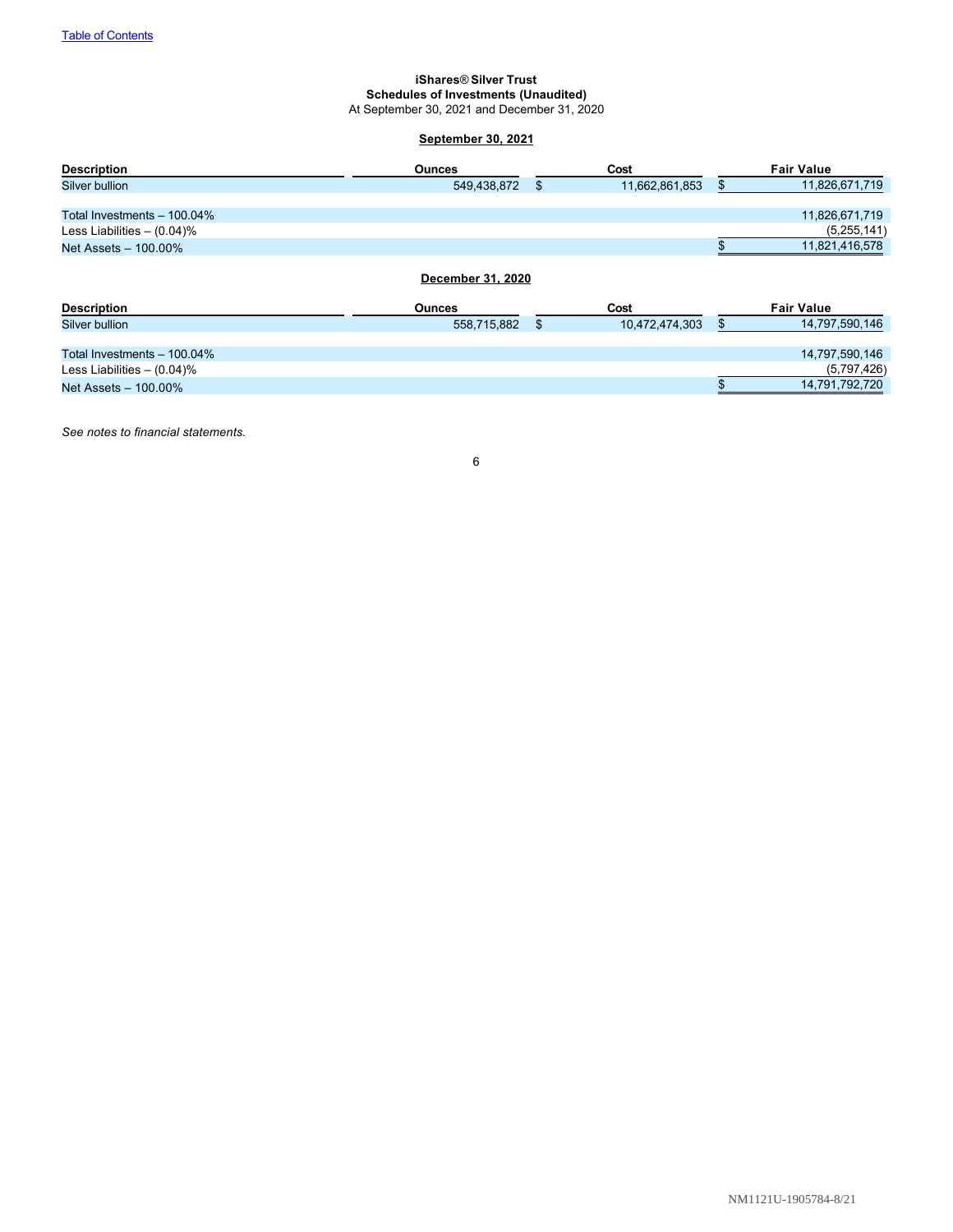#### <span id="page-8-0"></span>**iShares**® **Silver Trust Notes to Financial Statements (Unaudited)** September 30, 2021

### **1 - Organization**

The iShares Silver Trust (the "Trust") was organized on April 21, 2006 as a New York trust. The trustee is The Bank of New York Mellon (the "Trustee"), which is responsible for the day-to-day administration of the Trust. The Trust's sponsor is iShares Delaware Trust Sponsor LLC, a Delaware limited liability company (the "Sponsor"). The Trust is governed by the provisions of the Second Amended and Restated Depositary Trust Agreement (the "Trust Agreement") executed by the Trustee and the Sponsor as of December 22, 2016. The Trust issues units of beneficial interest ("Shares") representing fractional undivided beneficial interests in its net assets.

The Trust seeks to reflect generally the performance of the price of silver. The Trust seeks to reflect such performance before payment of the Trust's expenses and liabilities. The Trust is designed to provide a vehicle for investors to make an investment similar to an investment in silver.

The accompanying unaudited financial statements were prepared in accordance with generally accepted accounting principles in the United States of America ("U.S. GAAP") for interim financial information and with the instructions for Form 10-Q and the rules and regulations of the U.S. Securities and Exchange Commission (the "SEC"). In the opinion of management, all material adjustments, consisting only of normal recurring adjustments considered necessary for a fair statement of the interim period financial statements, have been made. Interim period results are not necessarily indicative of results for a full-year period. These financial statements and the notes thereto should be read in conjunction with the Trust's financial statements included in its Annual Report on Form 10-K for the year ended December 31, 2020, as filed with the SEC on March 1, 2021.

The Trust qualifies as an investment company solely for accounting purposes and not for any other purpose and follows the accounting and reporting guidance under the Financial Accounting Standards Board Accounting Standards Codification Topic 946, *Financial Services - Investment Companies,* but is not registered, and is not required to be registered, as an investment company under the Investment Company Act of 1940, as amended.

#### **2 - Significant Accounting Policies**

#### *A. Basis of Accounting*

The following significant accounting policies are consistently followed by the Trust in the preparation of its financial statements in conformity with U.S. GAAP. The preparation of financial statements in conformity with U.S. GAAP requires management to make certain estimates and assumptions that affect the reported amounts of assets and liabilities and disclosures of contingent assets and liabilities at the date of the financial statements and the reported amounts of revenue and expenses during the reporting period. Actual results could differ from those estimates.

Certain statements and captions in the financial statements for the prior periods have been changed to conform to the current financial statement presentation.

#### *B. Silver Bullion*

JPMorgan Chase Bank N.A., London branch (the "Custodian"), is responsible for the safekeeping of silver bullion owned by the Trust.

Fair value of the silver bullion held by the Trust is based on the price per ounce of silver determined in an electronic auction consisting of one or more 30‑second rounds hosted by ICE Benchmark Administration ("IBA") that begins at 12:00 p.m. (London time) and published shortly thereafter on each day that the London silver market is open for business (such price, the "LBMA Silver Price"). If there is no announced LBMA Silver Price on any day, the Trustee is authorized to use the most recently announced LBMA Silver Price unless the Trustee, in consultation with the Sponsor, determines that such price is inappropriate as a basis for evaluation.

Gain or loss on sales of silver bullion is calculated on a trade date basis using the average cost method.

| ٦ | I<br>I |  |
|---|--------|--|
|   |        |  |
|   |        |  |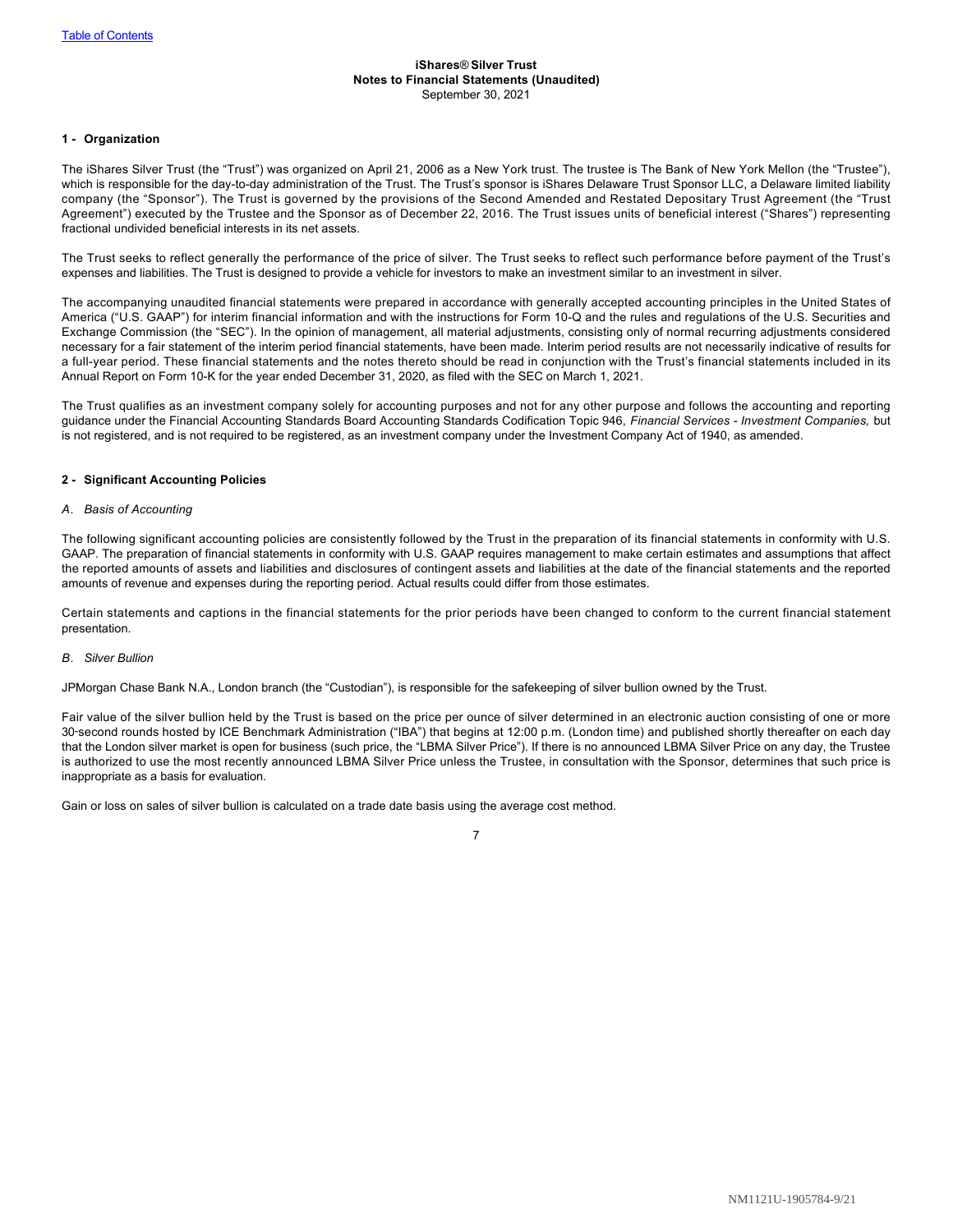## **[Table of Contents](#page-1-0)**

The following tables summarize activity in silver bullion for the three months ended September 30, 2021 and 2020:

|                                                    |                |                     |                     | Realized                |
|----------------------------------------------------|----------------|---------------------|---------------------|-------------------------|
| Three Months Ended September 30, 2021              | <b>Ounces</b>  | Cost                | <b>Fair Value</b>   | Gain (Loss)             |
| Beginning balance                                  | 558, 173, 283  | \$11,759,403,511    | \$14,381,334,638    | \$                      |
| Silver bullion contributed                         | 34,183,346     | 812.228.871         | 812.228.871         |                         |
| Silver bullion distributed                         | (42, 201, 111) | (893, 615, 786)     | (1,023,070,679)     | 129,454,893             |
| Silver bullion sold to pay expenses                | (716, 646)     | (15, 154, 743)      | (18,063,724)        | 2,908,981               |
| Net realized gain                                  |                |                     | 132,363,874         |                         |
| Net change in unrealized appreciation/depreciation |                |                     | (2,458,121,261)     |                         |
| <b>Ending balance</b>                              | 549,438,872    | \$11,662,861,853    | \$11,826,671,719    | 132,363,874             |
| Three Months Ended September 30, 2020              | <b>Ounces</b>  | Cost                | <b>Fair Value</b>   | Realized<br>Gain (Loss) |
| Beginning balance                                  | 498,007,498    | 8,374,199,813<br>\$ | 8,886,943,805<br>\$ | \$                      |
| Silver bullion contributed                         | 130,002,203    | 2,950,693,999       | 2,950,693,999       |                         |
| Silver bullion distributed                         | (78, 292, 675) | (1,389,180,769)     | (2,035,281,500)     | 646,100,731             |
| Silver bullion sold to pay expenses                | (600, 508)     | (10, 432, 181)      | (14, 444, 111)      | 4,011,930               |
| Net realized gain                                  |                |                     | 650,112,661         |                         |
| Net change in unrealized appreciation/depreciation |                |                     | 2,589,764,531       |                         |
| <b>Ending balance</b>                              | 549,116,518    | 9.925.280.862       | \$13,027,789,385    | 650.112.661             |

The following tables summarize activity in silver bullion for the nine months ended September 30, 2021 and 2020:

|                                                    |                 |                  |                    | Realized      |
|----------------------------------------------------|-----------------|------------------|--------------------|---------------|
| Nine Months Ended September 30, 2021               | <b>Ounces</b>   | Cost             | <b>Fair Value</b>  | Gain (Loss)   |
| Beginning balance                                  | 558,715,882     | \$10,472,474,303 | \$14.797.590.146   |               |
| Silver bullion contributed                         | 226.447.156     | 6,046,693,874    | 6,046,693,874      |               |
| Silver bullion distributed                         | (233, 616, 297) | (4,812,673,666)  | (6,079,693,797)    | 1,267,020,131 |
| Silver bullion sold to pay expenses                | (2, 107, 869)   | (43,632,658)     | (55, 735, 400)     | 12,102,742    |
| Net realized gain                                  |                 |                  | 1,279,122,873      |               |
| Net change in unrealized appreciation/depreciation |                 |                  | (4, 161, 305, 977) |               |
| Ending balance                                     | 549.438.872     | 11.662.861.853   | \$11,826,671,719   | 1,279,122,873 |

|                                                    |                 |                    |    |                   | Realized    |
|----------------------------------------------------|-----------------|--------------------|----|-------------------|-------------|
| Nine Months Ended September 30, 2020               | <b>Ounces</b>   | Cost               |    | <b>Fair Value</b> | Gain (Loss) |
| Beginning balance                                  | 362.616.711     | 6.294.157.046      | S. | 6.543.418.555     |             |
| Silver bullion contributed                         | 310,430,109     | 5,803,042,212      |    | 5,803,042,212     |             |
| Silver bullion distributed                         | (122, 374, 620) | (2, 145, 174, 201) |    | (2,771,069,953)   | 625,895,752 |
| Silver bullion sold to pay expenses                | (1,555,682)     | (26, 744, 195)     |    | (30, 247, 526)    | 3,503,331   |
| Net realized gain                                  |                 |                    |    | 629,399,083       |             |
| Net change in unrealized appreciation/depreciation |                 |                    |    | 2,853,247,014     |             |
| <b>Ending balance</b>                              | 549,116,518     | 9.925.280.862      |    | \$13,027,789,385  | 629.399.083 |

*C. Calculation of Net Asset Value*

On each business day, as soon as practicable after 4:00 p.m. (New York time), the net asset value of the Trust is obtained by subtracting all accrued fees, expenses and other liabilities of the Trust from the fair value of the silver and other assets held by the Trust. The Trustee computes the net asset value per Share by dividing the net asset value of the Trust by the number of Shares outstanding on the date the computation is made.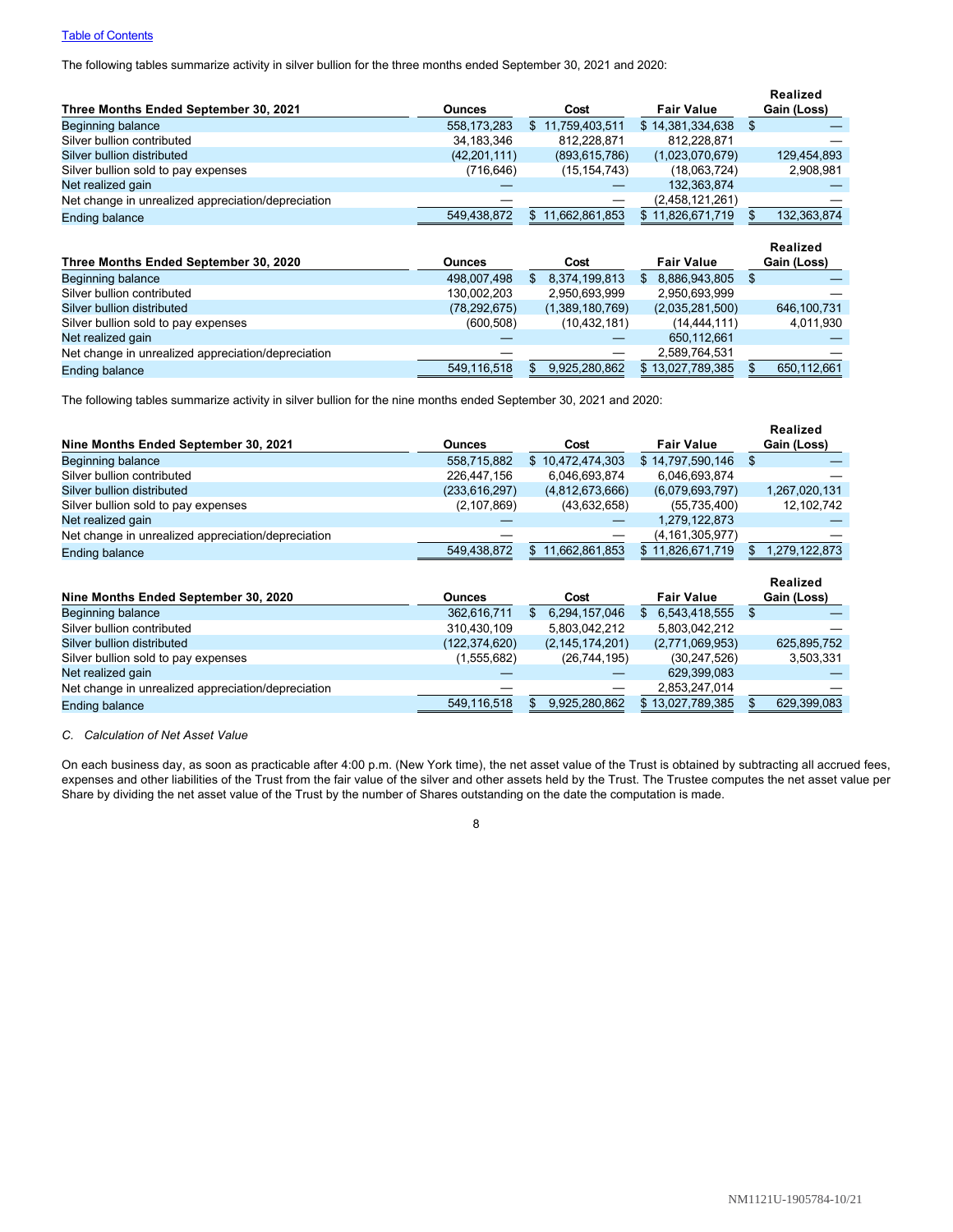#### *D. Offering of the Shares*

Trust Shares are issued and redeemed continuously in aggregations of 50,000 Shares in exchange for silver bullion rather than cash. Individual investors cannot purchase or redeem Shares in direct transactions with the Trust. The Trust only transacts with registered broker-dealers that are eligible to settle securities transactions through the book-entry facilities of the Depository Trust Company and that have entered into a contractual arrangement with the Trustee and the Sponsor governing, among other matters, the creation and redemption of Shares (such broker-dealers, the "Authorized Participants"). Holders of Shares of the Trust may redeem their Shares at any time acting through an Authorized Participant and in the prescribed aggregations of 50,000 Shares; *provided*, that redemptions of Shares may be suspended during any period while regular trading on NYSE Arca, Inc. ("NYSE Arca") is suspended or restricted, or in which an emergency exists as a result of which delivery, disposal or evaluation of silver is not reasonably practicable.

The per Share amount of silver exchanged for a purchase or redemption represents the per Share amount of silver held by the Trust, after giving effect to its liabilities.

When silver bullion is exchanged in settlement of a redemption, it is considered a sale of silver bullion for accounting purposes.

#### *E. Federal Income Taxes*

The Trust is treated as a grantor trust for federal income tax purposes and, therefore, no provision for federal income taxes is required. Any interest, expenses, gains and losses are passed through to the holders of Shares of the Trust.

The Sponsor has analyzed applicable tax laws and regulations and their application to the Trust as of September 30, 2021 and does not believe that there are any uncertain tax positions that require recognition of a tax liability.

#### **3 - Trust Expenses**

The Trust pays to the Sponsor a Sponsor's fee that accrues daily at an annualized rate equal to 0.50% of the net asset value of the Trust, paid monthly in arrears. The Sponsor has agreed to assume the following administrative and marketing expenses incurred by the Trust: the Trustee's fee and reimbursement for its reasonable out-of-pocket expenses, the Custodian's fee, NYSE Arca listing fees, SEC registration fees, printing and mailing costs, audit fees and expenses, and up to \$100,000 per annum in legal fees and expenses.

#### **4 - Related Parties**

The Sponsor and the Trustee are considered to be related parties to the Trust. The Trustee's fee is paid by the Sponsor and is not a separate expense of the Trust.

#### **5 - Indemnification**

The Trust Agreement provides that the Trustee shall indemnify the Sponsor, its directors, employees and agents against, and hold each of them harmless from, any loss, liability, cost, expense or judgment (including reasonable fees and expenses of counsel) (i) caused by the negligence or bad faith of the Trustee or (ii) arising out of any information furnished in writing to the Sponsor by the Trustee expressly for use in the registration statement, or any amendment thereto or periodic or other report filed with the SEC relating to the Shares that is not materially altered by the Sponsor.

The Trust Agreement provides that the Sponsor and its shareholders, directors, officers, employees, affiliates (as such term is defined under the Securities Act of 1933, as amended) and subsidiaries shall be indemnified from the Trust and held harmless against any loss, liability or expense incurred without their (1) negligence, bad faith, willful misconduct or willful malfeasance arising out of or in connection with the performance of their obligations under the Trust Agreement or any actions taken in accordance with the provisions of the Trust Agreement or (2) reckless disregard of their obligations and duties under the Trust Agreement.

The Trust has agreed that the Custodian will only be responsible for any loss or damage suffered by the Trust as a direct result of the Custodian's negligence, fraud or willful default in the performance of its duties.

#### **6 - Commitments and Contingent Liabilities**

In the normal course of business, the Trust may enter into contracts with service providers that contain general indemnification clauses. The Trust's maximum exposure under these arrangements is unknown as this would involve future claims that may be made against the Trust that have not yet occurred.

#### **7 - Concentration Risk**

Substantially all of the Trust's assets are holdings of silver bullion, which creates a concentration risk associated with fluctuations in the price of silver. Accordingly, a decline in the price of silver will have an adverse effect on the value of the Shares of the Trust. Factors that may have the effect of causing a decline in the price of silver include a change in economic conditions (such as a recession); a significant increase in the hedging activities of silver producers; significant changes in the attitude of speculators, investors and other market participants towards silver; global silver supply and demand; global or regional political, economic or financial events and situations; investors' expectations with respect to the rate of inflation; interest rates; investment and trading activities of hedge funds and commodity funds; other economic variables such as income growth, economic output, and monetary policies; and investor confidence.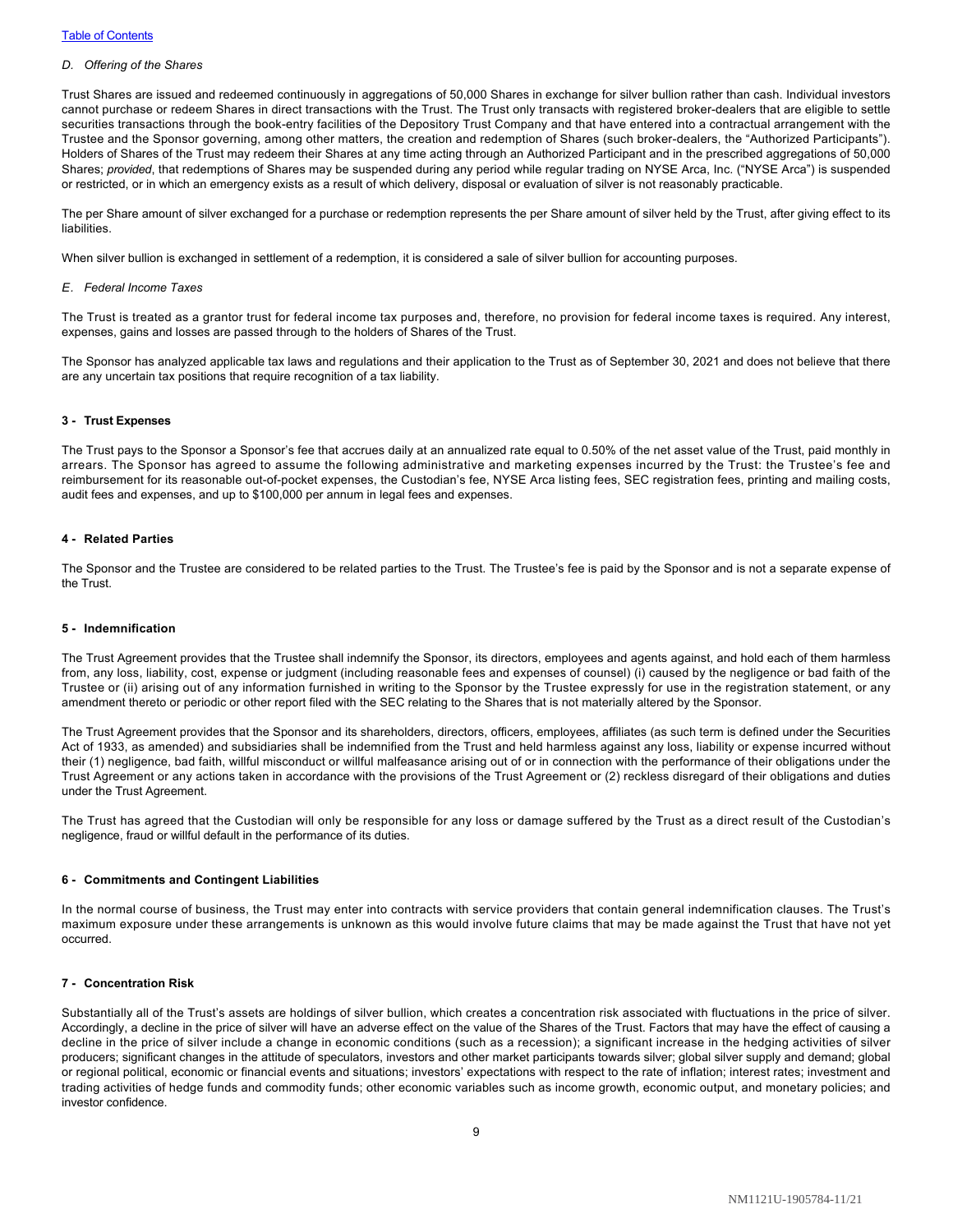## **8 - Financial Highlights**

The following financial highlights relate to investment performance and operations for a Share outstanding for the three and nine months ended September 30, 2021 and 2020.

|                                                        | <b>Three Months Ended</b><br>September 30, |             |  | <b>Nine Months Ended</b><br>September 30, |  |             |  |            |
|--------------------------------------------------------|--------------------------------------------|-------------|--|-------------------------------------------|--|-------------|--|------------|
|                                                        |                                            | 2021        |  | 2020                                      |  | 2021        |  | 2020       |
| Net asset value per Share, beginning of period         |                                            | 23.89       |  | 16.62                                     |  | 24.61       |  | 16.85      |
| Net investment loss <sup>(a)</sup>                     |                                            | (0.03)      |  | (0.03)                                    |  | (0.09)      |  | (0.07)     |
| Net realized and unrealized gain (loss) <sup>(b)</sup> |                                            | (3.93)      |  | 5.49                                      |  | (4.59)      |  | 5.30       |
| Net increase (decrease) in net assets from operations  |                                            | (3.96)      |  | 5.46                                      |  | (4.68)      |  | 5.23       |
| Net asset value per Share, end of period               |                                            | 19.93       |  | 22.08                                     |  | 19.93       |  | 22.08      |
| Total return, at net asset value $(c)(d)$              |                                            | $(16.58)\%$ |  | 32.85%                                    |  | $(19.02)\%$ |  | 31.04%     |
| Ratio to average net assets:                           |                                            |             |  |                                           |  |             |  |            |
| Net investment loss <sup>(e)</sup>                     |                                            | $(0.50)$ %  |  | (0.50)%                                   |  | (0.50)%     |  | $(0.50)\%$ |
| Expenses <sup>(e)</sup>                                |                                            | 0.50%       |  | 0.50%                                     |  | 0.50%       |  | 0.50%      |

(a) Based on average Shares outstanding during the period.<br>(b) The amounts reported for a Share outstanding may no

- The amounts reported for a Share outstanding may not accord with the change in aggregate gains and losses on investment for the period due to the timing of Trust Share transactions in relation to the fluctuating fair values of the Trust's underlying investment.
- $(c)$  Based on the change in net asset value of a Share during the period.
- (d) Percentage is not annualized.
- (e) Percentage is annualized.

#### **9 - Investment Valuation**

U.S. GAAP defines fair value as the price the Trust would receive to sell an asset or pay to transfer a liability in an orderly transaction between market participants at the measurement date. The Trust's policy is to value its investment at fair value.

Various inputs are used in determining the fair value of assets and liabilities. Inputs may be based on independent market data ("observable inputs") or they may be internally developed ("unobservable inputs"). These inputs are categorized into a disclosure hierarchy consisting of three broad levels for financial reporting purposes. The level of a value determined for an asset or liability within the fair value hierarchy is based on the lowest level of any input that is significant to the fair value measurement in its entirety. The three levels of the fair value hierarchy are as follows:

- Level 1 − Unadjusted quoted prices in active markets for identical assets or liabilities;
- Level 2 Inputs other than quoted prices included within Level 1 that are observable for the asset or liability either directly or indirectly, including quoted prices for similar assets or liabilities in active markets, quoted prices for identical or similar assets or liabilities in markets that are not considered to be active, inputs other than quoted prices that are observable for the asset or liability, and inputs that are derived principally from or corroborated by observable market data by correlation or other means; and
- Level 3 Unobservable inputs that are unobservable for the asset or liability, including the Trust's assumptions used in determining the fair value of investments.

At September 30, 2021 and December 31, 2020, the value of the silver bullion held by the Trust is categorized as Level 1.

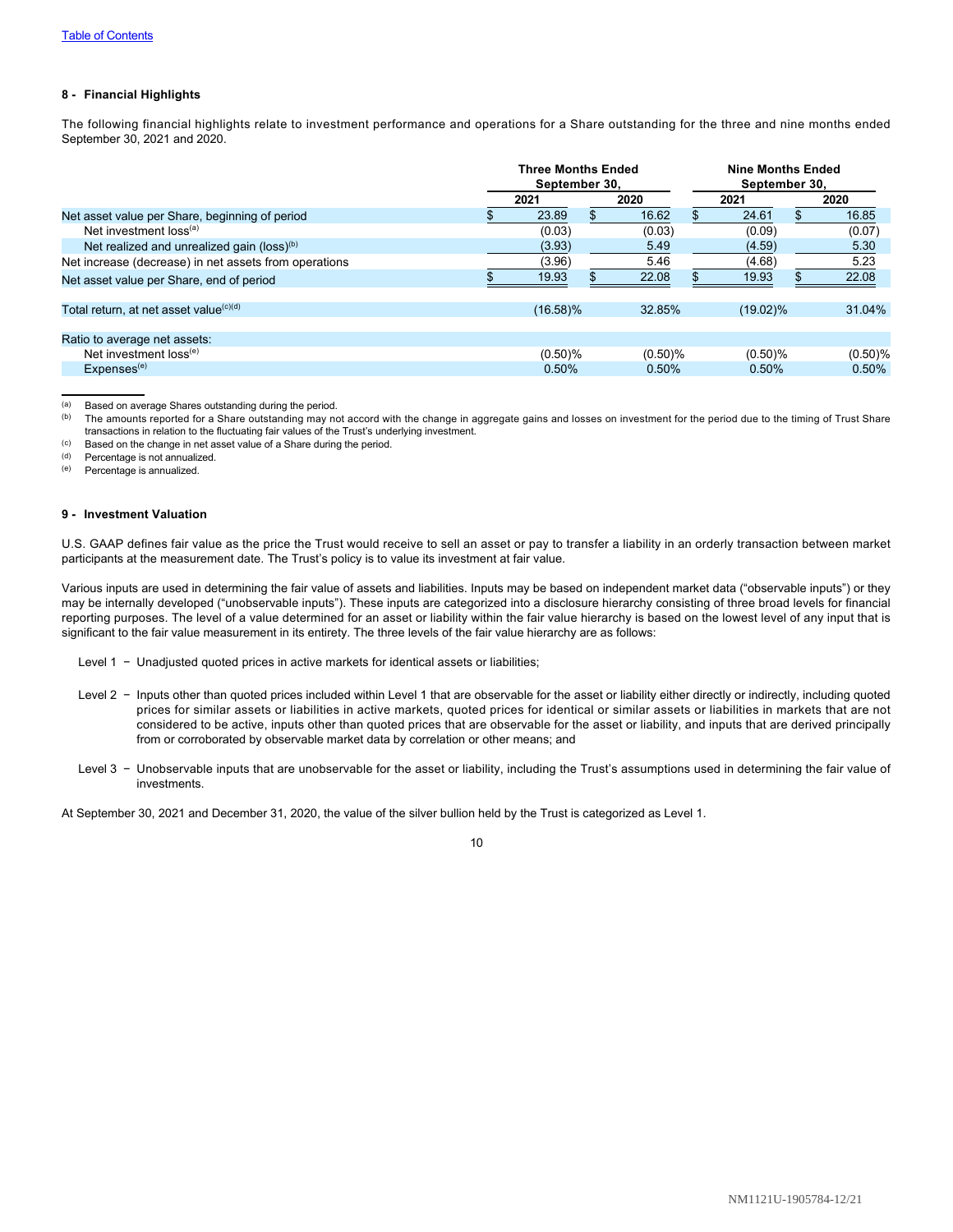### <span id="page-12-0"></span>**Item 2. Management**'**s Discussion and Analysis of Financial Condition and Results of Operations.**

*This information should be read in conjunction with the financial statements and notes to financial statements included in Item 1 of Part I of this Form 10*‑*Q. The discussion and analysis that follows may contain statements that relate to future events or future performance. In some cases, such* forward-looking statements can be identified by terminology such as "may," "should," "could," "expect," "plan," "anticipate," "believe," "estimate," "predict," "*potential*" *or the negative of these terms or other comparable terminology. These statements are only predictions. Actual events or results may differ materially. These statements are based upon certain assumptions and analyses made by the Sponsor on the basis of its perception of historical trends, current conditions and expected future developments, as well as other factors it believes are appropriate in the circumstances. Whether or not actual results and developments will conform to the Sponsor*'*s expectations and predictions, however, is subject to a number of risks and uncertainties, including the special considerations discussed below, general economic, market and business conditions, changes in laws or regulations, including those concerning taxes, made by governmental authorities or regulatory bodies, and other world economic and political developments. Although the Sponsor does not make forward-looking statements unless it believes it has a reasonable basis for doing so, the Sponsor cannot guarantee their accuracy. Except as required by applicable disclosure laws, neither the Trust nor the Sponsor is under a duty to update any of the forward-looking statements to conform such statements to actual results or to a change in the Sponsor*'*s expectations or predictions.*

#### **Introduction**

The iShares Silver Trust (the "Trust") is a grantor trust formed under the laws of the State of New York. The Trust does not have any officers, directors, or employees, and is administered by The Bank of New York Mellon (the "Trustee") acting as trustee pursuant to the Second Amended and Restated Depositary Trust Agreement (the "Trust Agreement") between the Trustee and iShares Delaware Trust Sponsor LLC, the sponsor of the Trust (the "Sponsor"). The Trust issues units of beneficial interest ("Shares") representing fractional undivided beneficial interests in its net assets. The assets of the Trust consist primarily of silver bullion held by a custodian as an agent of the Trust responsible only to the Trustee.

The Trust is a passive investment vehicle and seeks to reflect generally the performance of the price of silver. The Trust seeks to reflect such performance before payment of the Trust's expenses and liabilities. The Trust does not engage in any activities designed to obtain a profit from, or ameliorate losses caused by, changes in the price of silver.

The Trust issues and redeems Shares only in exchange for silver, only in aggregations of 50,000 Shares (a "Basket") or integral multiples thereof, and only in transactions with registered broker-dealers that have previously entered into an agreement with the Sponsor and the Trustee governing the terms and conditions of such issuance (such broker-dealers, the "Authorized Participants"). A list of the current Authorized Participants is available from the Sponsor or the Trustee.

Shares of the Trust trade on NYSE Arca, Inc. under the ticker symbol SLV.

#### **Valuation of Silver Bullion**; **Computation of Net Asset Value**

On each business day, as soon as practicable after 4:00 p.m. (New York time), the Trustee evaluates the silver held by the Trust and determines the net asset value of the Trust and net asset value per Share ("NAV"). The Trustee values the silver held by the Trust using the price per ounce of silver determined in an electronic auction hosted by ICE Benchmark Administration ("IBA") that begins at 12:00 p.m. (London time) and published shortly thereafter, on the day the valuation takes place (such price, the "LBMA Silver Price"). If there is no announced LBMA Silver Price on any day, the Trustee is authorized to use the most recently announced LBMA Silver Price unless the Trustee, in consultation with the Sponsor, determines that such price is inappropriate as a basis for evaluation. The LBMA Silver Price is used by the Trust because it is commonly used by the U.S. silver market as an indicator of the value of silver and is permitted to be used under the Trust Agreement. The use of an indicator of the value of silver bullion other than the LBMA Silver Price could result in materially different fair value pricing of the silver held by the Trust, and as such, could result in different cost or market adjustments or in different redemption value adjustments of the outstanding redeemable capital Shares. Having valued the silver held by the Trust, the Trustee then subtracts all accrued fees, expenses and other liabilities of the Trust from the total value of the silver and other assets held by the Trust. The result is the net asset value of the Trust. The Trustee computes NAV by dividing the net asset value of the Trust by the number of Shares outstanding on the date the computation is made.

#### **Liquidity**

The Trust is not aware of any trends, demands, conditions or events that are reasonably likely to result in material changes to its liquidity needs. In exchange for a fee, the Sponsor has agreed to assume most of the expenses incurred by the Trust. As a result, the only ordinary expense of the Trust during the period covered by this report was the Sponsor's fee. The Trust's only source of liquidity is its sales of silver.

#### **Critical Accounting Policies**

The financial statements and accompanying notes are prepared in accordance with generally accepted accounting principles in the United States of America. The preparation of these financial statements relies on estimates and assumptions that impact the Trust's financial position and results of operations. These estimates and assumptions affect the Trust's application of accounting policies. A description of the valuation of silver bullion, a critical accounting policy that the Trust believes is important to understanding its results of operations and financial position, is provided in the section entitled "Valuation of Silver Bullion; Computation of Net Asset Value" above. In addition, please refer to Note 2 to the financial statements included in this report for further discussion of the Trust's accounting policies.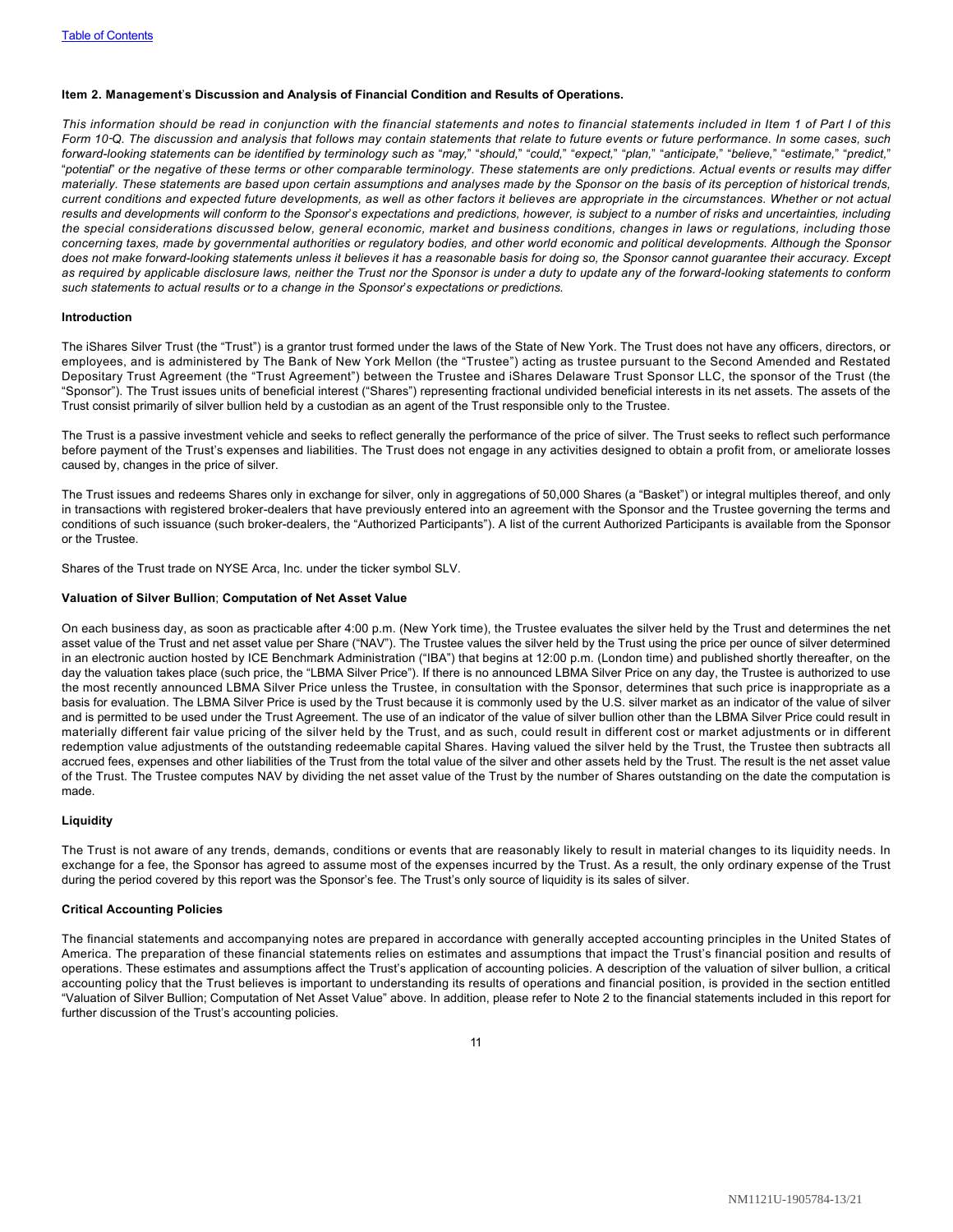#### **Results of Operations**

#### *The Quarter Ended September 30, 2021*

The Trust's net asset value decreased from \$14,374,981,738 at June 30, 2021 to \$11,821,416,578 at September 30, 2021, a 17.76% decrease. The decrease in the Trust's net asset value resulted primarily from a decrease in the LBMA Silver Price, which decreased 16.45% from \$25.77 at June 30, 2021 to \$21.53 at September 30, 2021. The decrease in the Trust's net asset value was also affected by a decrease in the number of outstanding Shares, which fell from 601,800,000 Shares at June 30, 2021 to 593,150,000 Shares at September 30, 2021, a consequence of 36,900,000 Shares (738 Baskets) being created and 45,550,000 Shares (911 Baskets) being redeemed during the quarter.

The 16.58% decrease in the NAV from \$23.89 at June 30, 2021 to \$19.93 at September 30, 2021 is directly related to the 16.45% decrease in the price of silver.

The NAV decreased slightly more than the price of silver on a percentage basis due to the Sponsor's fees, which were \$16,965,965 for the quarter, or 0.13% of the Trust's average weighted assets of \$13,434,356,872 during the quarter. The NAV of \$24.67 on July 6, 2021 was the highest during the quarter, compared with a low during the quarter of \$19.93 on September 30, 2021.

Net decrease in net assets resulting from operations for the quarter ended September 30, 2021 was \$2,342,723,352, resulting from an unrealized loss on investment in silver bullion of \$2,458,121,261, a net realized gain of \$129,454,893 on silver distributed for the redemption of Shares, a net realized gain of \$2,908,981 from silver bullion sold to pay expenses and a net investment loss of \$16,965,965. Other than the Sponsor's fees of \$16,965,965, the Trust had no expenses during the quarter.

#### *The Nine-Month Period Ended September 30, 2021*

The Trust's net asset value fell from \$14,791,792,720 at December 31, 2020 to \$11,821,416,578 at September 30, 2021, a 20.08% decrease. The decrease in the Trust's net asset value resulted primarily from a decline in the LBMA Silver Price, which fell 18.72% from \$26.49 at December 31, 2020 to \$21.53 at September 30, 2021. The decrease in the Trust's net asset value was also affected by a decrease in the number of outstanding Shares, which fell from 600,950,000 Shares at December 31, 2020 to 593,150,000 Shares at September 30, 2021, a consequence of 243,900,000 Shares (4,878 Baskets) being created and 251,700,000 Shares (5,034 Baskets) being redeemed during the period.

The 19.02% decrease in the NAV from \$24.61 at December 31, 2020 to \$19.93 at September 30, 2021 is directly related to the 18.72% decrease in the price of silver.

The NAV decreased slightly more than the price of silver on a percentage basis due to the Sponsor's fees, which were \$55,193,115 for the period, or 0.37% of the Trust's average weighted assets of \$14,747,391,351 during the period. The NAV of \$27.48 on February 1, 2021 was the highest during the period, compared with a low during the period of \$19.93 on September 30, 2021.

Net decrease in net assets resulting from operations for the nine months ended September 30, 2021 was \$2,937,376,219, resulting from an unrealized loss on investment in silver bullion of \$4,161,305,977, a net realized gain of \$1,267,020,131 on silver distributed for the redemption of Shares, a net realized gain of \$12,102,742 from silver bullion sold to pay expenses, and a net investment loss of \$55,193,115. Other than the Sponsor's fees of \$55,193,115, the Trust had no expenses during the period.

#### <span id="page-13-0"></span>**Item 3. Quantitative and Qualitative Disclosures About Market Risk.**

Not applicable.

#### <span id="page-13-1"></span>**Item 4. Controls and Procedures.**

The duly authorized officers of the Sponsor performing functions equivalent to those a principal executive officer and principal financial officer of the Trust would perform if the Trust had any officers, with the participation of the Trustee, have evaluated the effectiveness of the Trust's disclosure controls and procedures, and have concluded that the disclosure controls and procedures of the Trust were effective as of the end of the period covered by this report to provide reasonable assurance that information required to be disclosed in the reports that the Trust files or submits under the Securities Exchange Act of 1934, as amended, is recorded, processed, summarized and reported, within the time periods specified in the applicable rules and forms, and that it is accumulated and communicated to the duly authorized officers of the Sponsor performing functions equivalent to those a principal executive officer and principal financial officer of the Trust would perform if the Trust had any officers, as appropriate to allow timely decisions regarding required disclosure.

There are inherent limitations to the effectiveness of any system of disclosure controls and procedures, including the possibility of human error and the circumvention or overriding of the controls and procedures.

There were no changes in the Trust's internal control over financial reporting that occurred during the period covered by this report that have materially affected, or are reasonably likely to materially affect, the Trust's internal control over financial reporting.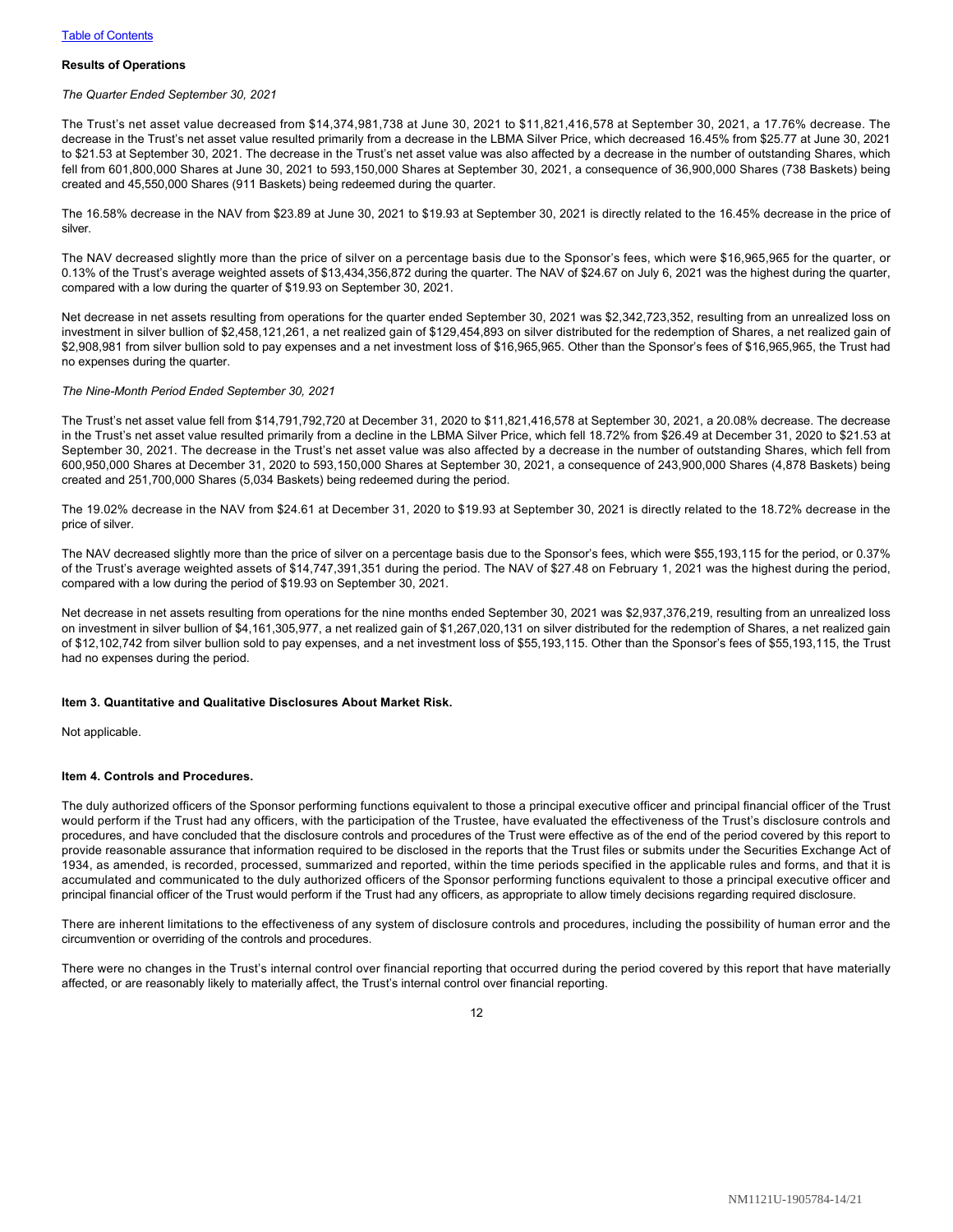## <span id="page-14-1"></span><span id="page-14-0"></span>**Item 1. Legal Proceedings.**

None.

## <span id="page-14-2"></span>**Item 1A. Risk Factors**

There have been no material changes to the Risk Factors last reported under Part I, Item 1A of the registrant's Annual Report on Form 10-K for the year ended December 31, 2020, filed with the Securities and Exchange Commission on March 1, 2021.

## <span id="page-14-3"></span>**Item 2. Unregistered Sales of Equity Securities and Use of Proceeds**

a) None.

b) Not applicable.

c) 45,550,000 Shares (911 Baskets) were redeemed during the quarter ended September 30, 2021.

| <b>Total Number of Shares</b><br>Period<br>Redeemed |            |    | <b>Average Ounces of</b><br><b>Silver Paid Per Share</b> |  |
|-----------------------------------------------------|------------|----|----------------------------------------------------------|--|
| 07/01/21 to 07/31/21                                | 16.700.000 |    | 0.9269                                                   |  |
| 08/01/21 to 08/31/21                                | 12.700.000 |    | 0.9265                                                   |  |
| 09/01/21 to 09/30/21                                | 16.150.000 |    | 0.9261                                                   |  |
| Total                                               | 45,550,000 | £. | 0.9265                                                   |  |

#### <span id="page-14-4"></span>**Item 3. Defaults Upon Senior Securities**

None.

## <span id="page-14-5"></span>**Item 4. Mine Safety Disclosures.**

Not applicable.

#### <span id="page-14-6"></span>**Item 5. Other Information.**

Not applicable.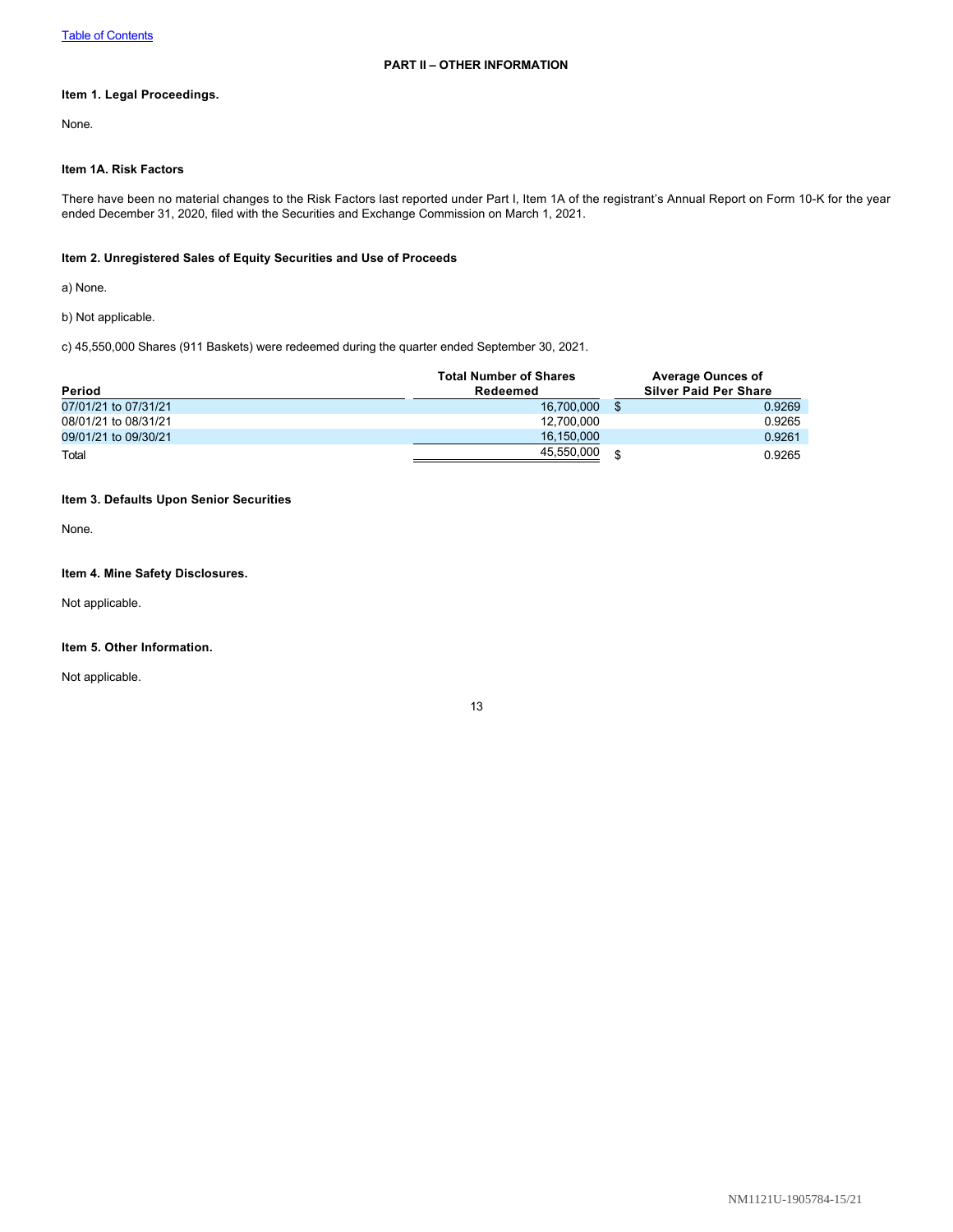# [Table of Contents](#page-1-0)

## <span id="page-15-0"></span>**Item 6. Exhibits**

| Exhibit No. | <b>Description</b>                                                                                                                                                                                                                                           |
|-------------|--------------------------------------------------------------------------------------------------------------------------------------------------------------------------------------------------------------------------------------------------------------|
| 4.1         | Second Amended and Restated Depositary Trust Agreement is incorporated by reference to Exhibit 4.1 of the Current Report on Form 8-K                                                                                                                         |
|             | filed by the Registrant on December 22, 2016                                                                                                                                                                                                                 |
| 4.2         | Standard Terms for Authorized Participant Agreements is incorporated by reference to Exhibit 4.2 of the Current Report on Form 8-K filed                                                                                                                     |
|             | by the Registrant on December 22, 2016                                                                                                                                                                                                                       |
| 10.1        | First Amended and Restated Custodian Agreement between The Bank of New York Mellon and JPMorgan Chase Bank N.A., London                                                                                                                                      |
|             | branch is incorporated by reference to Exhibit 10.1 of the Current Report on Form 8-K filed by the Registrant on December 22, 2016                                                                                                                           |
|             |                                                                                                                                                                                                                                                              |
| 10.2        | Amendment Agreement to First Amended and Restated Custodian Agreement between The Bank of New York Mellon and JP Morgan<br>Chase Bank N.A., London branch is incorporated by reference to Exhibit 10.2 of Registration Statement No. 333-239613 filed by the |
|             | Registrant on July 1, 2020                                                                                                                                                                                                                                   |
| 10.3        | Sub-license Agreement is incorporated by reference to Exhibit 10.2 of Registration Statement No. 333-156506 filed by the Registrant on                                                                                                                       |
|             | December 30, 2008                                                                                                                                                                                                                                            |
|             |                                                                                                                                                                                                                                                              |
| 31.1        | Certification by Principal Executive Officer Pursuant to Section 302 of the Sarbanes-Oxley Act of 2002                                                                                                                                                       |
| 31.2        | Certification by Principal Financial Officer Pursuant to Section 302 of the Sarbanes-Oxley Act of 2002                                                                                                                                                       |
| 32.1        | Certification by Principal Executive Officer Pursuant to 18 U.S.C. Section 1350, as Adopted Pursuant to Section 906 of the                                                                                                                                   |
|             | Sarbanes-Oxley Act of 2002                                                                                                                                                                                                                                   |
| 32.2        | Certification by Principal Financial Officer Pursuant to 18 U.S.C. Section 1350, as Adopted Pursuant to Section 906 of the                                                                                                                                   |
|             | Sarbanes-Oxley Act of 2002                                                                                                                                                                                                                                   |
| 101.INS     | Inline XBRL Instance Document - the instance document does not appear in the Interactive Data File because its XBRL tags are                                                                                                                                 |
|             | embedded within the Inline XBRL document.                                                                                                                                                                                                                    |
| 101.SCH     | Inline XBRL Taxonomy Extension Schema Document                                                                                                                                                                                                               |
|             |                                                                                                                                                                                                                                                              |
| 101.CAL     | Inline XBRL Taxonomy Extension Calculation Linkbase Document                                                                                                                                                                                                 |
| 101.DEF     | Inline XBRL Taxonomy Extension Definition Linkbase Document                                                                                                                                                                                                  |
| 101.LAB     | Inline XBRL Taxonomy Extension Label Linkbase Document                                                                                                                                                                                                       |
|             |                                                                                                                                                                                                                                                              |
|             |                                                                                                                                                                                                                                                              |

- 101.PRE Inline XBRL Taxonomy Extension Presentation Linkbase Document
- 104 Cover Page Interactive Data File included as Exhibit 101 (embedded within the Inline XBRL document)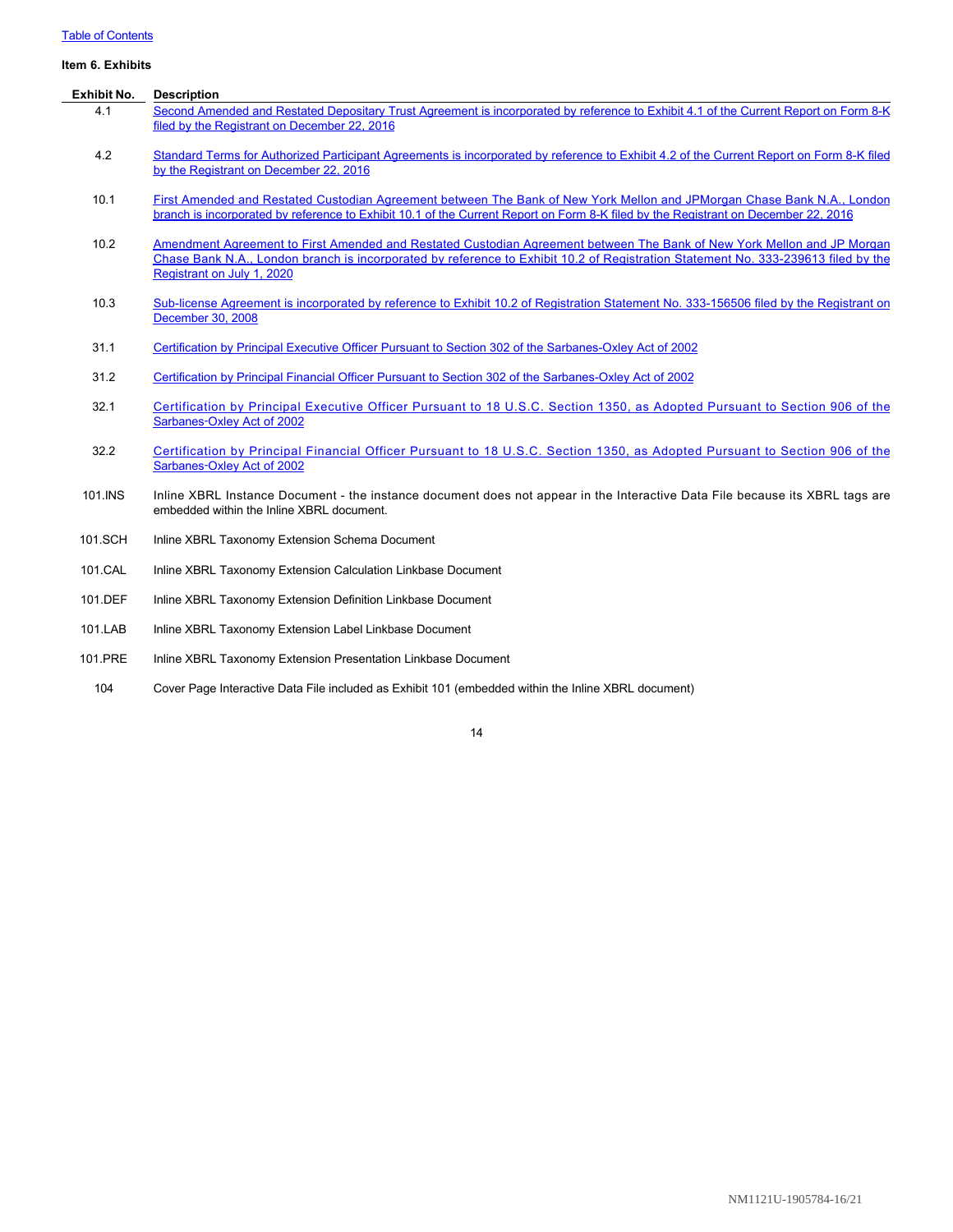#### <span id="page-16-0"></span>**SIGNATURES**

Pursuant to the requirements of the Securities Exchange Act of 1934, the registrant has duly caused this report to be signed on its behalf by the undersigned in the capacities\* indicated thereunto duly authorized.

iShares Delaware Trust Sponsor LLC, Sponsor of the iShares Silver Trust (registrant)

/s/ Paul Lohrey **Paul Lohrey Director, President and Chief Executive Officer (Principal executive officer)**

Date: November 3, 2021

/s/ Trent Walker **Trent Walker Chief Financial Officer (Principal financial and accounting officer)**

Date: November 3, 2021

\* The registrant is a trust and the persons are signing in their respective capacities as officers of iShares Delaware Trust Sponsor LLC, the Sponsor of the registrant.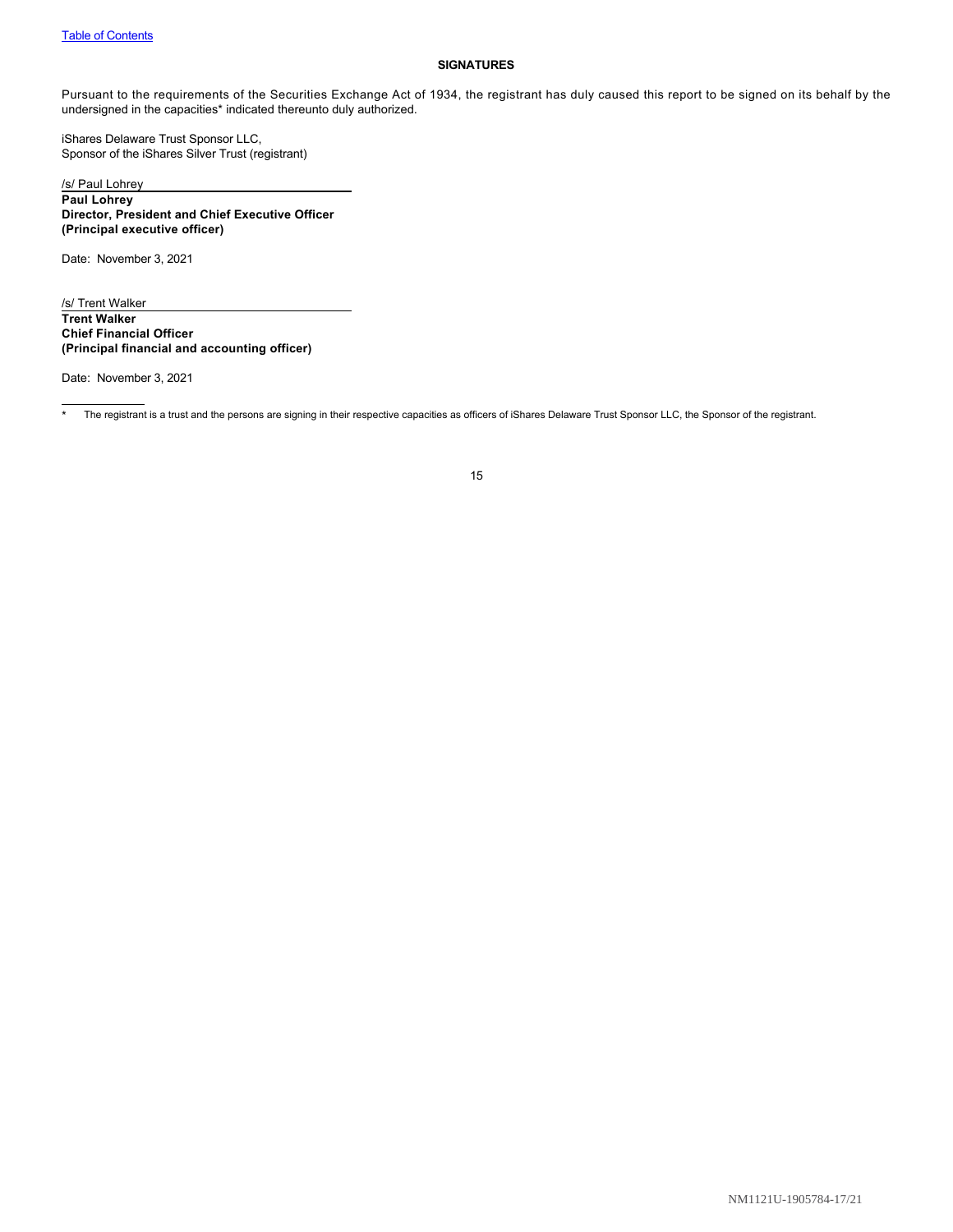<span id="page-17-0"></span>I, Paul Lohrey, certify that:

- 1. I have reviewed this report on Form 10-Q of iShares Silver Trust;
- 2. Based on my knowledge, this report does not contain any untrue statement of a material fact or omit to state a material fact necessary to make the statements made, in light of the circumstances under which such statements were made, not misleading with respect to the period covered by this report;
- 3. Based on my knowledge, the financial statements, and other financial information included in this report, fairly present in all material respects the financial condition, results of operations and cash flows of the registrant as of, and for, the periods presented in this report;
- 4. The registrant's other certifying officer and I are responsible for establishing and maintaining disclosure controls and procedures (as defined in Exchange Act Rules 13a-15(e) and 15d-15(e)) and internal control over financial reporting (as defined in Exchange Act Rules 13a-15(f) and 15d‑15(f)) for the registrant and have:
	- a) Designed such disclosure controls and procedures, or caused such disclosure controls and procedures to be designed under our supervision, to ensure that material information relating to the registrant, including its consolidated subsidiaries, is made known to us by others within those entities, particularly during the period in which this report is being prepared;
	- b) Designed such internal control over financial reporting, or caused such internal control over financial reporting to be designed under our supervision, to provide reasonable assurance regarding the reliability of financial reporting and the preparation of financial statements for external purposes in accordance with generally accepted accounting principles;
	- c) Evaluated the effectiveness of the registrant's disclosure controls and procedures and presented in this report our conclusions about the effectiveness of the disclosure controls and procedures, as of the end of the period covered by this report based on such evaluation; and
	- d) Disclosed in this report any change in the registrant's internal control over financial reporting that occurred during the registrant's most recent fiscal quarter (the registrant's fourth fiscal quarter in the case of an annual report) that has materially affected, or is reasonably likely to materially affect, the registrant's internal control over financial reporting; and
- 5. The registrant's other certifying officer and I have disclosed, based on our most recent evaluation of internal control over financial reporting, to the registrant's auditors and the audit committee of the registrant's board of directors (or persons performing the equivalent functions):
	- a) All significant deficiencies and material weaknesses in the design or operation of internal control over financial reporting which are reasonably likely to adversely affect the registrant's ability to record, process, summarize, and report financial information; and
	- b) Any fraud, whether or not material, that involves management or other employees who have a significant role in the registrant's internal control over financial reporting.

Date: November 3, 2021

/s/ Paul Lohrey **Paul Lohrey President and Chief Executive Officer (Principal executive officer)**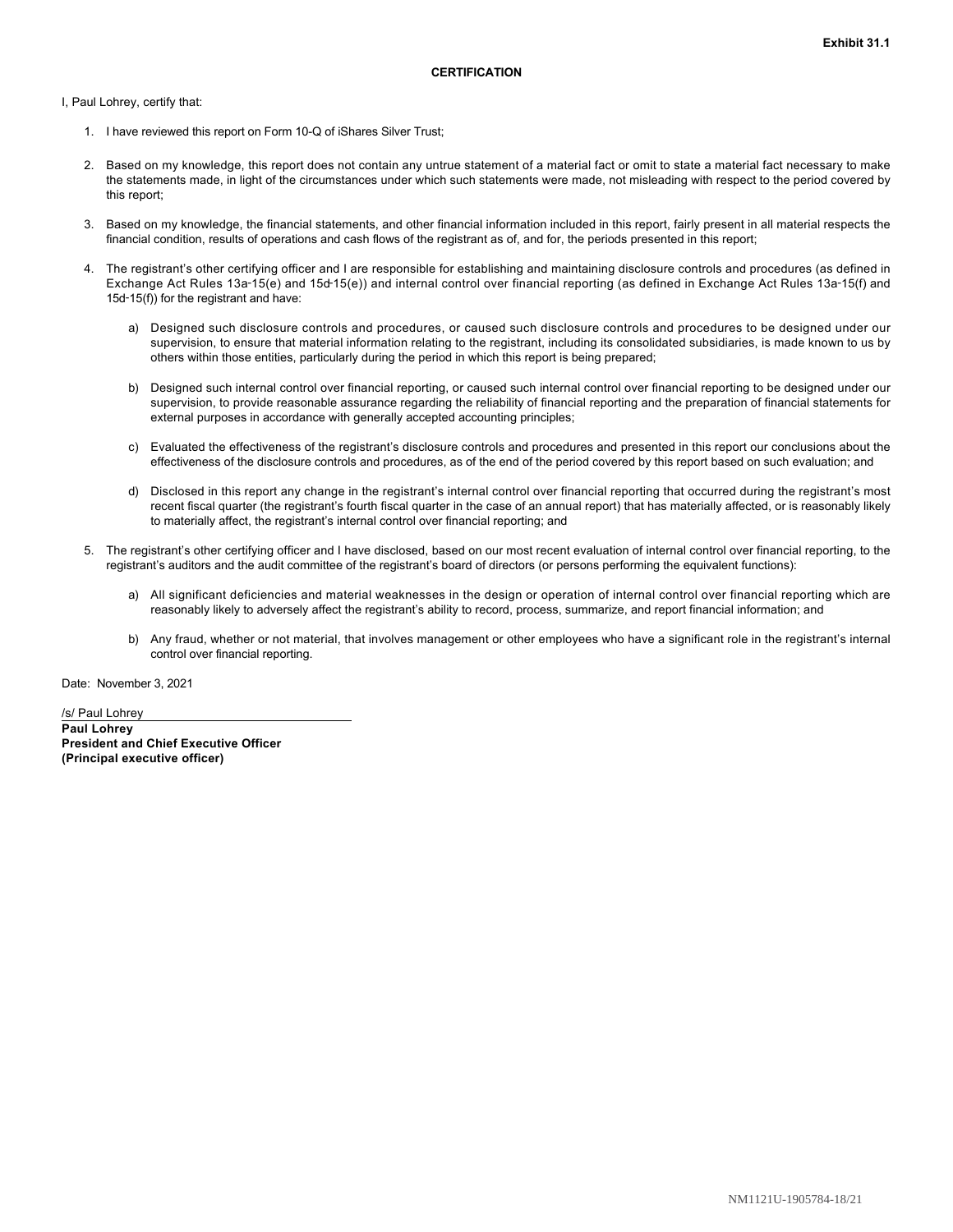<span id="page-18-0"></span>I, Trent Walker, certify that:

- 1. I have reviewed this report on Form 10-Q of iShares Silver Trust;
- 2. Based on my knowledge, this report does not contain any untrue statement of a material fact or omit to state a material fact necessary to make the statements made, in light of the circumstances under which such statements were made, not misleading with respect to the period covered by this report;
- 3. Based on my knowledge, the financial statements, and other financial information included in this report, fairly present in all material respects the financial condition, results of operations and cash flows of the registrant as of, and for, the periods presented in this report;
- 4. The registrant's other certifying officer and I are responsible for establishing and maintaining disclosure controls and procedures (as defined in Exchange Act Rules 13a-15(e) and 15d-15(e)) and internal control over financial reporting (as defined in Exchange Act Rules 13a-15(f) and 15d‑15(f)) for the registrant and have:
	- a) Designed such disclosure controls and procedures, or caused such disclosure controls and procedures to be designed under our supervision, to ensure that material information relating to the registrant, including its consolidated subsidiaries, is made known to us by others within those entities, particularly during the period in which this report is being prepared;
	- b) Designed such internal control over financial reporting, or caused such internal control over financial reporting to be designed under our supervision, to provide reasonable assurance regarding the reliability of financial reporting and the preparation of financial statements for external purposes in accordance with generally accepted accounting principles;
	- c) Evaluated the effectiveness of the registrant's disclosure controls and procedures and presented in this report our conclusions about the effectiveness of the disclosure controls and procedures, as of the end of the period covered by this report based on such evaluation; and
	- d) Disclosed in this report any change in the registrant's internal control over financial reporting that occurred during the registrant's most recent fiscal quarter (the registrant's fourth fiscal quarter in the case of an annual report) that has materially affected, or is reasonably likely to materially affect, the registrant's internal control over financial reporting; and
- 5. The registrant's other certifying officer and I have disclosed, based on our most recent evaluation of internal control over financial reporting, to the registrant's auditors and the audit committee of the registrant's board of directors (or persons performing the equivalent functions):
	- a) All significant deficiencies and material weaknesses in the design or operation of internal control over financial reporting which are reasonably likely to adversely affect the registrant's ability to record, process, summarize, and report financial information; and
	- b) Any fraud, whether or not material, that involves management or other employees who have a significant role in the registrant's internal control over financial reporting.

Date: November 3, 2021

/s/ Trent Walker **Trent Walker Chief Financial Officer (Principal financial and accounting officer)**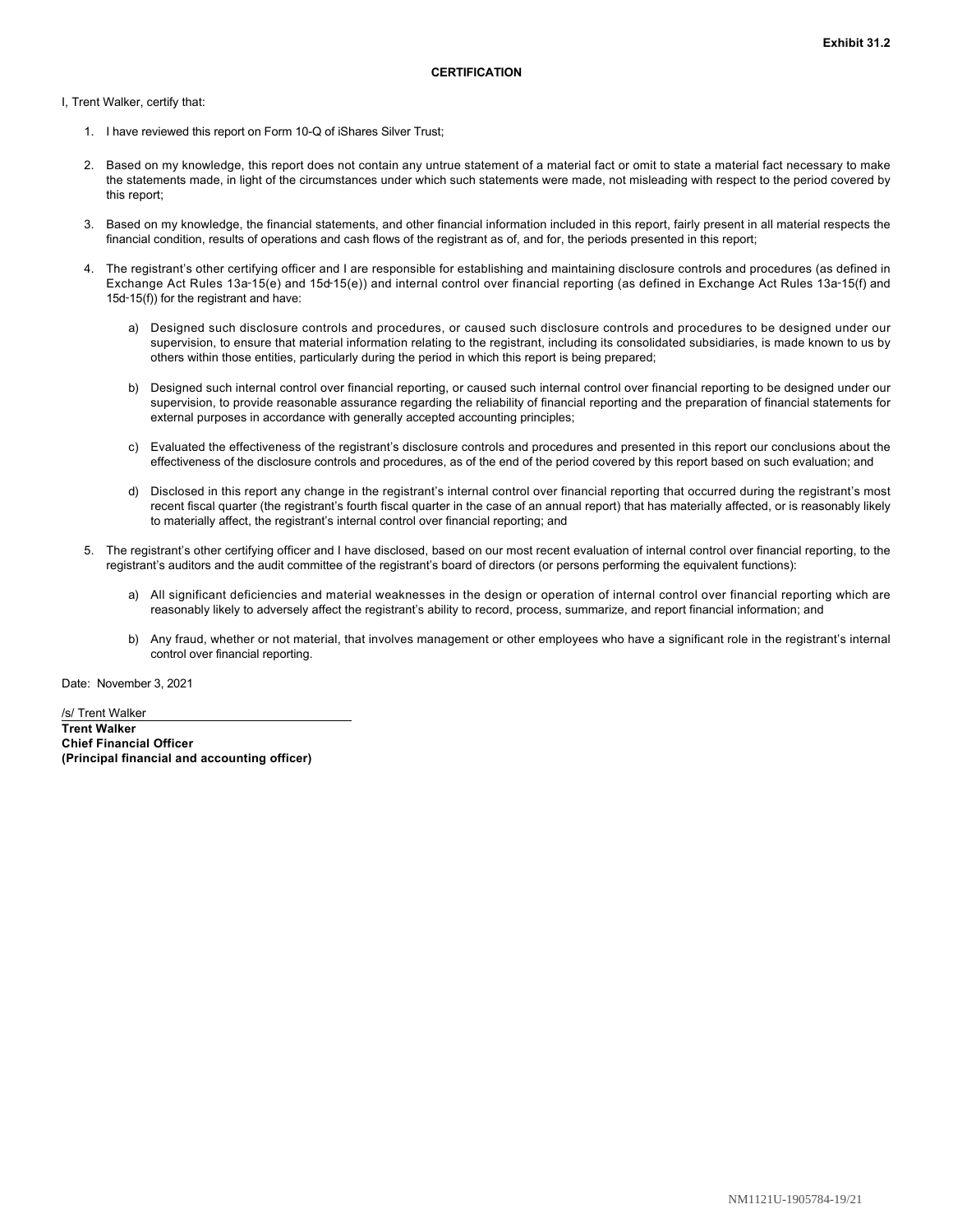#### <span id="page-19-0"></span>**Certification Pursuant to 18 U.S.C. Section 1350, as Adopted Pursuant to Section 906 of the Sarbanes-Oxley Act of 2002**

In connection with the Quarterly Report of iShares Silver Trust (the "Trust") on Form 10-Q for the period ended September 30, 2021 as filed with the Securities and Exchange Commission on the date hereof (the "Report"), I, Paul Lohrey, Chief Executive Officer of iShares Delaware Trust Sponsor LLC, the Sponsor of the Trust, certify, pursuant to 18 U.S.C. Section 1350, as adopted pursuant to Section 906 of the Sarbanes-Oxley Act of 2002, that:

- 1. The Report fully complies with the requirements of Section 13(a) or 15(d) of the Securities Exchange Act of 1934, as amended; and
- 2. The information contained in the Report fairly presents, in all material respects, the financial condition and results of operations of the Trust.

It is not intended that this statement be deemed to be filed for purposes of the Securities Exchange Act of 1934.

Date: November 3, 2021

/s/ Paul Lohrey **Paul Lohrey\* President and Chief Executive Officer (Principal executive officer)**

The registrant is a trust and Mr. Lohrey is signing in his capacity as an officer of iShares Delaware Trust Sponsor LLC, the Sponsor of the registrant.